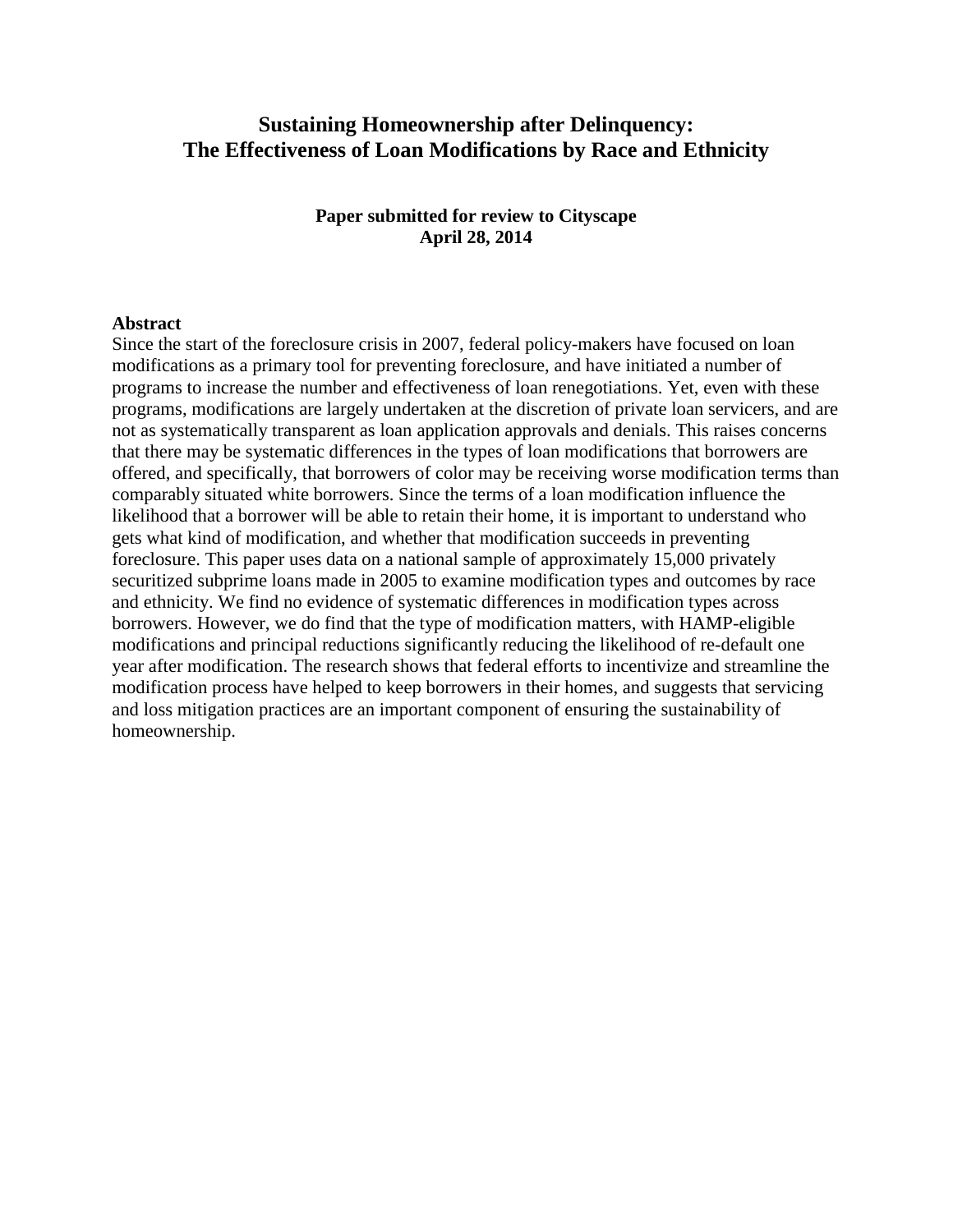# 1. Introduction

The recent foreclosure crisis, and the resulting erosion of family wealth and neighborhood destabilization, has raised important questions about the policies and programs that are needed to promote sustainable homeownership, particularly for communities of color. While a significant lesson has been the need to focus on better consumer protection in the mortgage lending market and the terms by which borrowers *access* credit, equally important has been the recognition that what happens *after* loan origination also matters. Specifically, the role of mortgage servicing and loan modification practices have emerged as central to the debate about how to keep borrowers in their homes and prevent foreclosure and their negative impacts on borrowers, communities, and the overall U.S. economy. Indeed, the mortgage servicing industry has been identified as a central factor in the failure of the various government foreclosure prevention programs, including the \$75 billion Home Affordable Modification Program (HAMP) [\(Levitin and Twomey,](#page-19-0) [2011\)](#page-19-0).

Yet compared to the vast literature on mortgage originations and access to credit, mortgage servicing practices have received fairly little research attention, and there is much to be learned about the role of loan modifications in foreclosure prevention. Part of the problem is that modifications are largely at the discretion of private loan servicers, and modification terms and outcomes are not as systematically transparent as loan application approvals and denials. In addition, the process of modifying a loan is highly individualized, time consuming, and, in the words of one large servicer, "as much an art as a science." As a result, advocates and housing counselors have raised the concern that the loan modification process presents challenges for historically underserved borrowers who may lack experience and knowledge of dealing with a lending institution. For example, borrowers who do not speak English or who may distrust banking institutions may fail to pursue a loan modification, or may not be able to negotiate the best modification terms. Race or perceived race could also serve as a proxy that servicers use for decision-making on modifications, especially if these borrowers are deemed less sophisticated, more time consuming and therefore more costly to serve.

However, we know surprisingly little about modification outcomes across different demographic groups. This study helps to fill this gap by examining whether or not there are systematic differences in the types of modifications that are given to borrowers of color,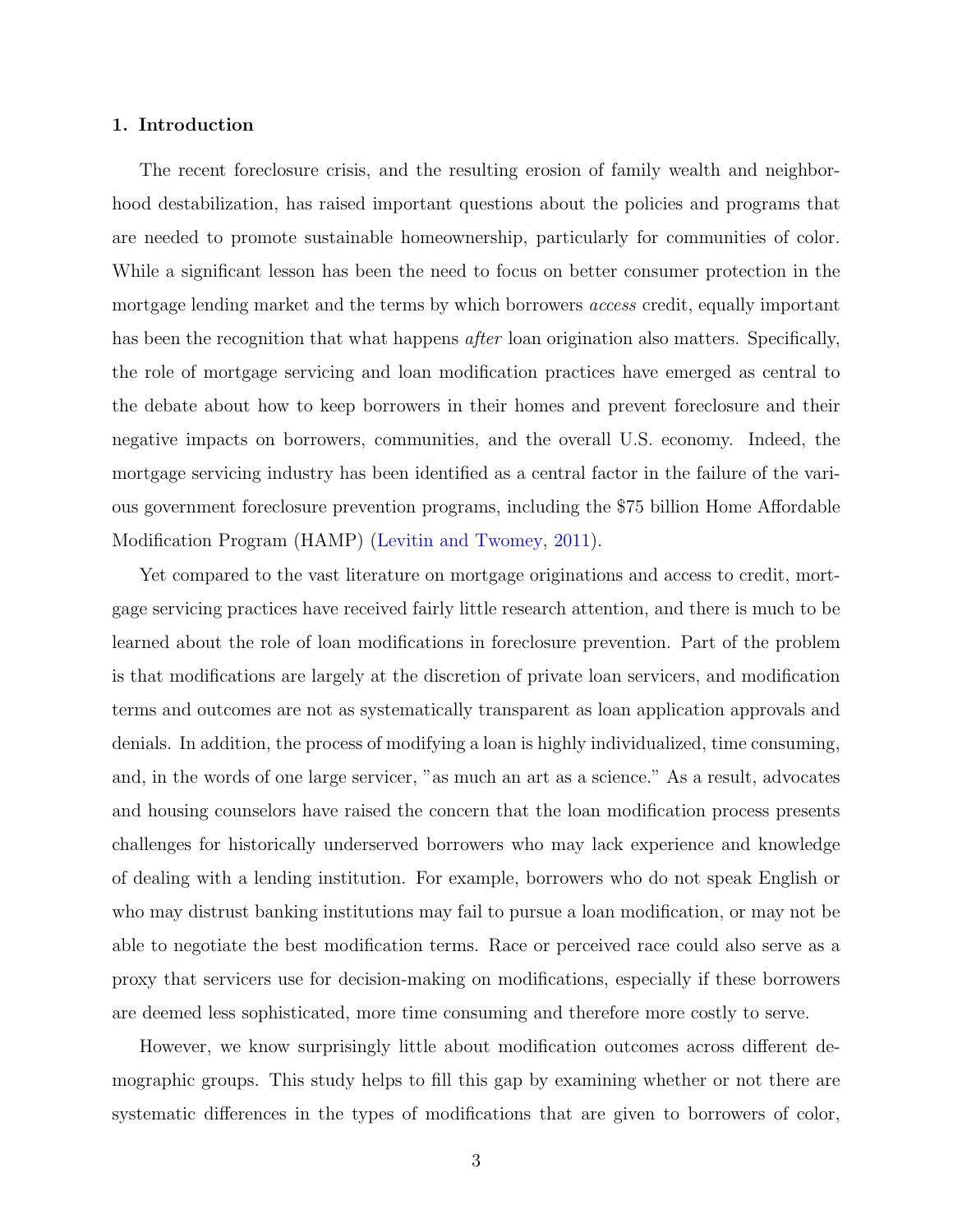and whether those modifications are effective in preventing foreclosure. Some research has shown that there is little evidence for racial disparities in the incidence of loan modifications [\(Collins and Reid,](#page-18-0) [2010;](#page-18-0) [Vicki Been and Murff,](#page-20-0) [2013\)](#page-20-0), but are there racial or ethnic differences in the types of loan modifications received? And which modifications are the most effective at preventing subsequent foreclosure? These questions are important if the goal is to help sustain homeownership among borrowers of color. The foreclosure crisis has had a disparate impact on African American and Latino households; indeed, these households have had nearly double the rate of foreclosures and serious delinquencies of white borrowers [\(Bocian et al.,](#page-18-1) [2011\)](#page-18-1). As a result, the foreclosure crisis is likely to have longstanding implications for the racial wealth gap. Understanding whether loan modifications are helping these borrowers keep their homes is therefore of critical public policy concern, yet lack of data on modifications by race and ethnicity have prevented scholars from assessing the effectiveness of loan modifications for borrowers of color. In this paper, we use a unique dataset that merges data on the loan performance of subprime home mortgages that are managed by Corporate Trust Services (CTS) of Wells Fargo Bank with data on borrowers demographics reported as part of the Home Mortgage Disclosure Act (HMDA). With these data, we are able to examine national trends in loan modification types by borrower race and ethnicity, as well as assess the subsequent outcomes of those modified loans.

Our findings suggest that, conditional on being modified, there are no significant racial and/or ethnic differences in the types of modifications that borrowers receive. In fact, we find that controlling for a range of borrower, loan, and housing market characteristics, minorities are equally likely to receive a loan modification with a rate or principal reduction, and that the amount of relief given does not vary by borrower race or ethnicity. The only effect we find is that Latino borrowers are slightly more likely to receive principal forgiveness, as well as see a slightly larger decrease in their interest rates than white borrowers, controlling for other characteristics. These findings stand in stark contrast to the literature on mortgage originations, which has revealed persistent differences in loan outcomes by race and ethnicity in terms of loan pricing and terms. In terms of loan performance after modification, we find that Latinos are slightly more likely to re-default at 12 months after modification, perhaps due to the concentration of these borrowers in states that experienced significant price de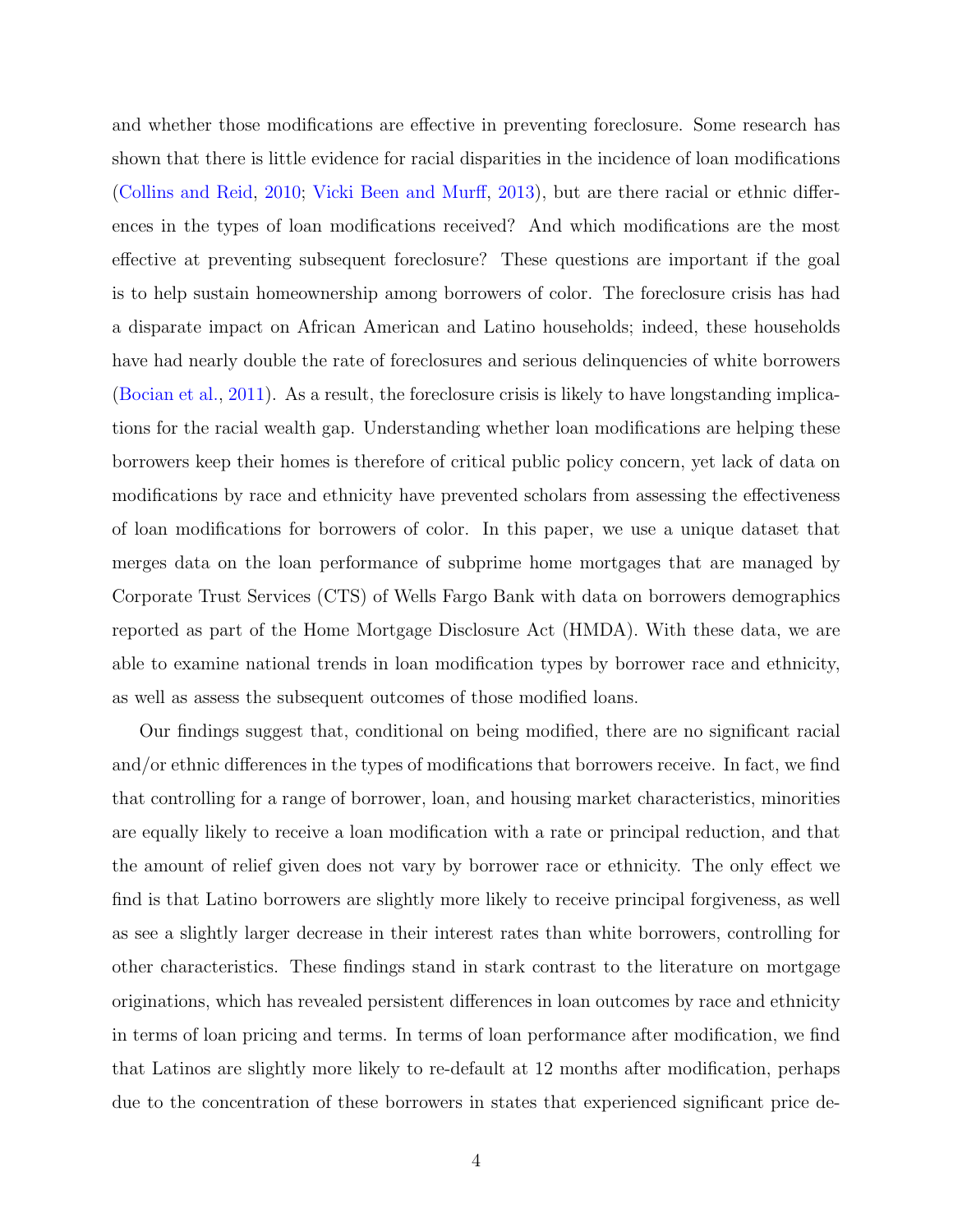clines as well as a dramatic and prolonged contraction in their labor markets (e.g. Arizona, California, Florida and Nevada). Importantly, borrowers eligible for HAMP modifications and those who received principal reductions were much less likely to re-default a year after modification, suggesting that modifications that focus on affordability and equity position are the most likely to save households from foreclosure.

# 2. Evolution of Loan Modification Efforts

Mortgage loan servicers<sup>[1](#page-3-0)</sup> have a number of options open to them in response to a borrower in default: approve a loan modification, offer an alternative such as a short sale, or pursue a foreclosure. Servicers may pursue these options simultaneously, or even encourage borrowers to submit modification applications and then fail to act on the application, request extensions and more data, or require that the borrower initiate the whole process again sometime down the road.

In addition to significant variation in the loan modification process, loans can be modified in multiple ways, and not always in ways that are favorable to the borrower. One of the most common forms of loan modification occurs when a servicer adds payment arrears to the total loan balance, and then calculates a new monthly payment that will amortize the increased balance over the life of the loan. This type of modification generally increases both the monthly payment amount as well as the overall amount of debt [\(White,](#page-21-0) [2009a,](#page-21-0)[b\)](#page-21-1). A second type of modification - generally used on adjustable rate mortgages - is to freeze the interest rate and not allow it to reset at a higher rate. Third, a servicer can permanently reduce the interest rate on a loan in order to reduce the monthly payment, while leaving the balance of the mortgage the same. Finally, servicers can choose to reduce principal debt, which reduces the overall amount of the loan. A principal reduction is particularly beneficial to homeowners whose house values are significantly lower than the amount of their mortgage,

<span id="page-3-0"></span><sup>1</sup>Although a mortgage loan may be serviced by a third party or by a lender directly, this paper will use the term "servicer" to indicate the party responsible for reporting to lenders and investors in a security about the status of each loan each month. Not all servicers have the discretion to decide loan outcomes and decisions may be made in collaboration with lenders and investors; for simplicity the term servicer will be used regardless.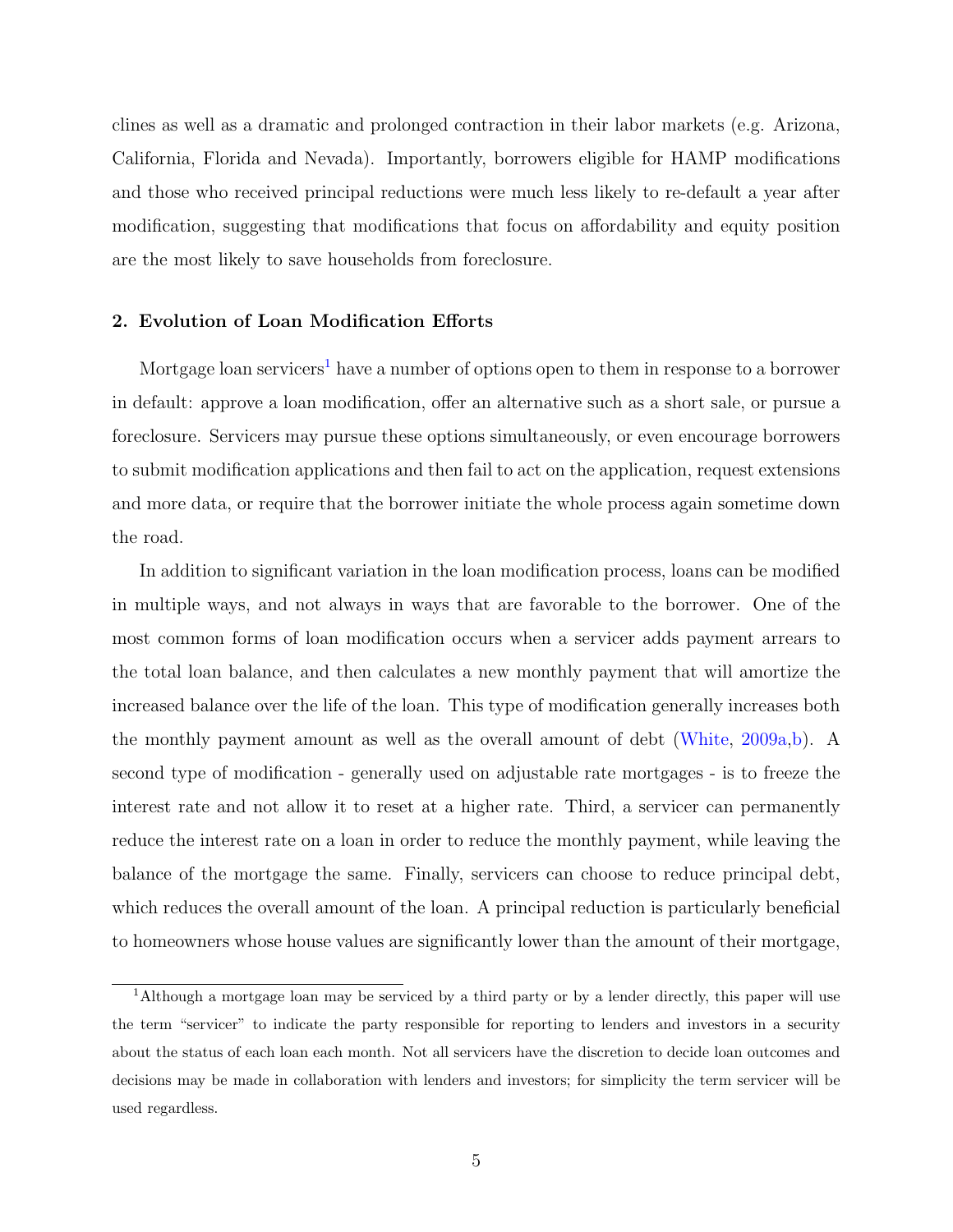commonly referred to as being "underwater."

Early loan modification efforts were solely proprietary and voluntary in nature, and did little to help delinquent borrowers. As the foreclosure crisis extended into 2008, prompting a large-scale recession and high rates of unemployment, pressure mounted on the federal government to scale up efforts to modify loans and prevent foreclosures. In February 2009, the Treasury Department rolled out the federal government's landmark foreclosure prevention initiative, the "Making Home Affordable" (MHA) program. As part of MHA, the "Home Affordable Modification Program" or HAMP, sought to overcome barriers to loan modification by encouraging servicers to bring loan payments in line with borrower incomes, with a goal of reaching 3 to 4 million distressed borrowers [\(GAO,](#page-19-1) [2014\)](#page-19-1). Under the program, eligible borrowers work with the servicer to reduce their monthly payment to 38 percent of their income, and then HAMP provides a government subsidy to further reduce the payment to 31 percent. Servicers also receive an up-front fee of \$1,000 for each modification, plus "pay for success" fees on performing modified loans of \$1,000 per year for up to 5 years, thus providing servicers a financial incentive to initiate modifications that help keep borrowers in their homes.[2](#page-4-0) Borrowers are eligible for a HAMP modification on first-lien loans for owneroccupied properties with an unpaid principal balance of less than \$729,750, originated on or before January 1, 2009.

Since its launch, HAMP's achievements have fallen significantly short of expectations, and the program has been revised several times to extend its reach and effectiveness. For example, as high unemployment persisted and housing prices nationally continued to fall, HAMP added features to try to address the situation of unemployed homeowners and underwater borrowers. As of November 2013, 1.3 million borrowers had received modifications under the HAMP program, well below Treasurys initial estimate of 3 million to 4 million [\(GAO,](#page-19-1) [2014\)](#page-19-1). In addition, after peaking in early 2010, the monthly volume of new modi-

<span id="page-4-0"></span><sup>2</sup>HAMP also provides a bonus incentive of \$1,500 to lender/investors and \$500 to servicers for modifications made while a borrower is still current on mortgage payments but at imminent risk of default. To help servicers make a determination if a modification would help to protect the investors' interests in the loan, HAMP uses a standardized net present value (NPV) model to compare expected cash flows from a modified loan to the same loan with no modification, using certain assumptions.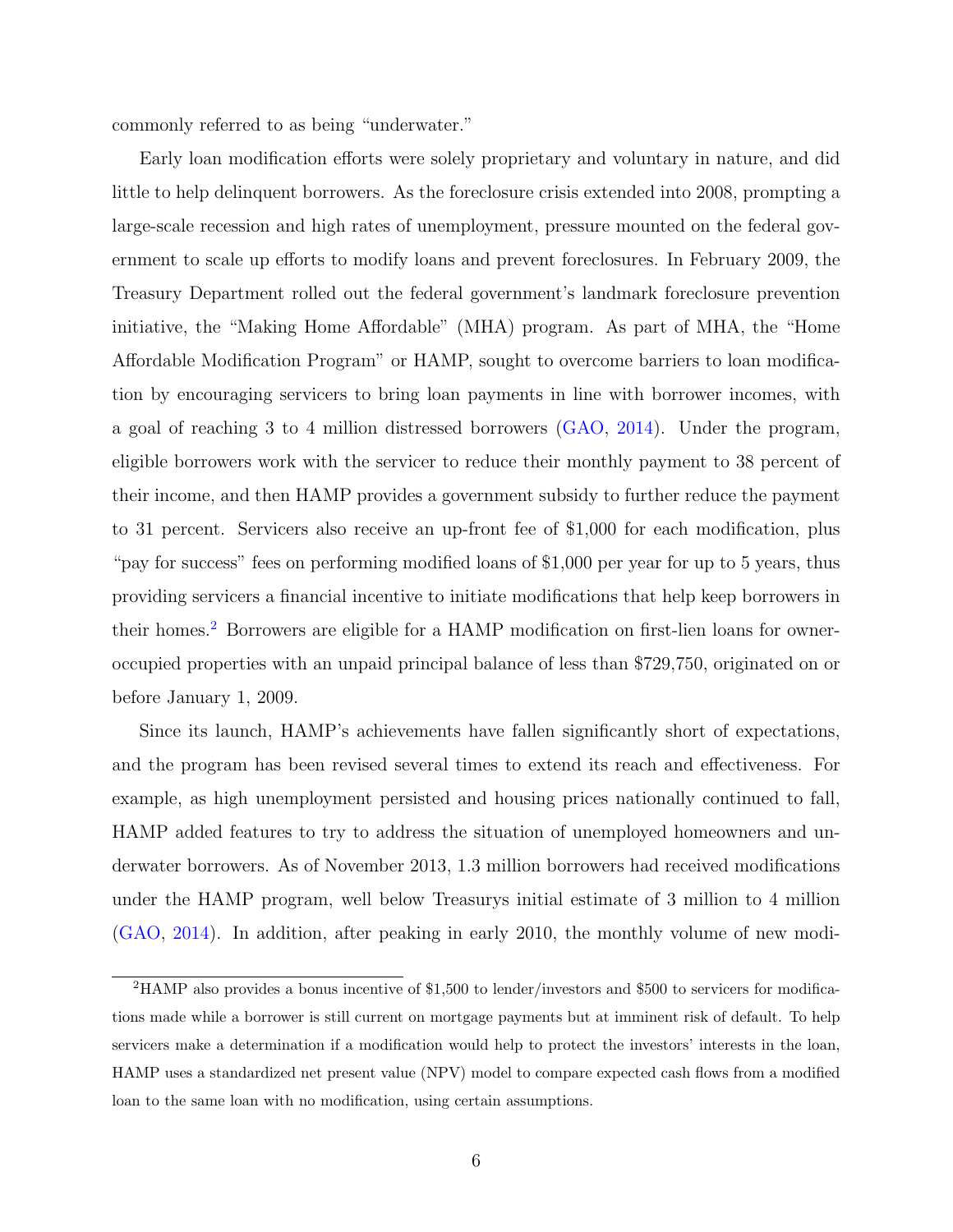fications made under the program has largely trailed off. However, the program has led to significant reductions in payments–an average of \$544 each month, or approximately 40 percent of their pre-modification payment–for borrowers who obtained relief [\(US Department](#page-20-1) [of the Treasury,](#page-20-1) [2014\)](#page-20-1). In addition to HAMP modifications, the Office of the Comptroller of the Currency (OCC) estimates that an additional 2 million homeowners have received proprietary modifications [\(Office of the Comptroller of the Currency,](#page-20-2) [2014\)](#page-20-2). While both OCC and Treasury release regular reports on loan modification activity and redefaults, there are still only a few studies that have examined the factors that influence the effectiveness of modifications in a multivariate framework, and even fewer that consider differences across demographic groups. This study helps to fill this gap. In the next section, we review the existing literature on loan modifications, focusing specifically on studies that seek to understand loan modification trends by borrower race and ethnicity.

## 3. Literature Review

Although in theory, both borrower and investor are better off if a foreclosure is avoided, in practice it has proven to be much more difficult to modify loans. Significant barriers exist to increasing the scale of loan modifications, including servicer incentives and capacity, mortgage securitization and the associated "pooling and servicing agreements", information asymmetries, and lack of borrower contact [\(Adelino et al.,](#page-18-2) [2009;](#page-18-2) [Cordell et al.,](#page-19-2) [2010;](#page-19-2) [Eggert,](#page-19-3) [2007;](#page-19-3) [Gelpern and Levitin,](#page-19-4) [2009;](#page-19-4) [Levitin and Twomey,](#page-19-0) [2011;](#page-19-0) [Pikorski et al.,](#page-20-3) [2009\)](#page-20-3). One of the biggest barriers has been the lack of incentives for servicers to modify loans. Loan modifications are costly: they are both labor and time intensive and cannot be easily automated. And unlike the costs associated with foreclosure, neither the labor nor the overhead costs associated with modifications are billable back to investors. As a result, until the HAMP program was put into place, most servicers had very little financial incentive to undertake loan modifications. Moreover, very few servicers invested in either the staff or the technological capacity to respond to the volume of distressed borrowers at the height of the crisis. In addition to these constraints, there has been an active debate in the literature about whether the frequency of loan modifications varies across investor type. Adelino, Gerardi, and Willen [\(2009\)](#page-18-2) found no differences in loan modifications between loans held in portfolio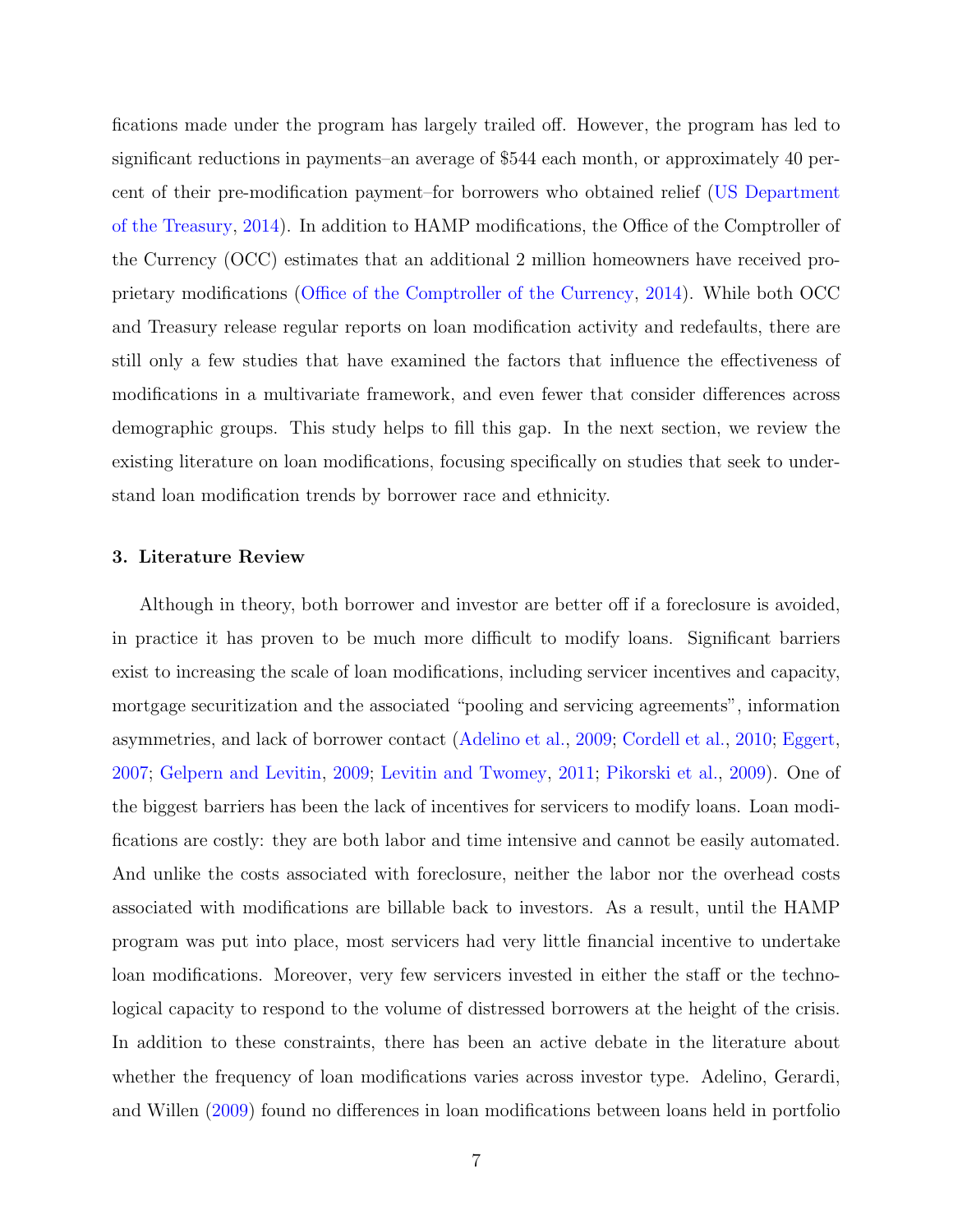and loans in private label securities, while Piskorski, Seru, and Vig [\(2009\)](#page-20-3) found just the opposite. Agarwal and coauthors [\(2011\)](#page-18-3) and Been, Weselcouch, Voicu and Murff [\(2013\)](#page-20-0) have subsequently confirmed Pikorski et al.'s findings that loans in private-label securities were the least likely to be securitized, though differences in data and methodology across the studies suggest that the debate over the role of securitization in loan renegotiations is likely to be ongoing.

In this paper, we build more directly on studies that have explored the effectiveness of different modification types, and explicitly examine outcomes for different racial and ethnic groups. The lack of public data on individual loan modifications, coupled with the fact that most loan performance datasets do not include any information about the borrower with the exception of a FICO score, means that we still have a limited understanding of whether loan modifications help to prevent foreclosures, and for whom.  $3$  This gap in our knowledge is of significant public policy concern, especially given the important role that homeownership plays in asset building and community development, and has prompted research to better understand what constitutes an effective modification and inform policies to improve the efficiency of the default resolution process.

Importantly this research has shown that not all loan modifications are created equal. Not surprisingly, early studies analyzing the impacts of loan modifications found high rates of recidivism and re-default [\(Office of the Comptroller of the Currency,](#page-20-4) [2008\)](#page-20-4). However, these high re-default rates were in part due to modifications that did not actually increase the affordability of the loan. White, for example, showed that the majority of pre-HAMP modifications typically increased a borrower's monthly payment, as well as the principal owed on the loan [\(White,](#page-21-0) [2009a,](#page-21-0)[b\)](#page-21-1). Subsequent studies have shown that the most successful loan modifications are those that result in a significant decrease in either the monthly payments and/or the principal of the loan [\(Cordell et al.,](#page-18-4) [2009;](#page-18-4) [Cutts and Merrill,](#page-19-5) [2008;](#page-19-5) [Haughwout](#page-19-6) [et al.,](#page-19-6) [2010;](#page-19-6) [Quercia and Ding,](#page-20-5) [2009\)](#page-20-5). Quercia and Ding [\(2009\)](#page-20-5), for example, find that loans

<span id="page-6-0"></span><sup>&</sup>lt;sup>3</sup>In early 2011, Treasury released the first loan level data on the HAMP program. However, 79 percent of active permanent modification records and 82 percent of trial modification records in the data file lack information identifying the race or ethnicity of the borrower. A study by the Urban Institute, cited below, has nevertheless used these data to identify racial differences in modification outcomes.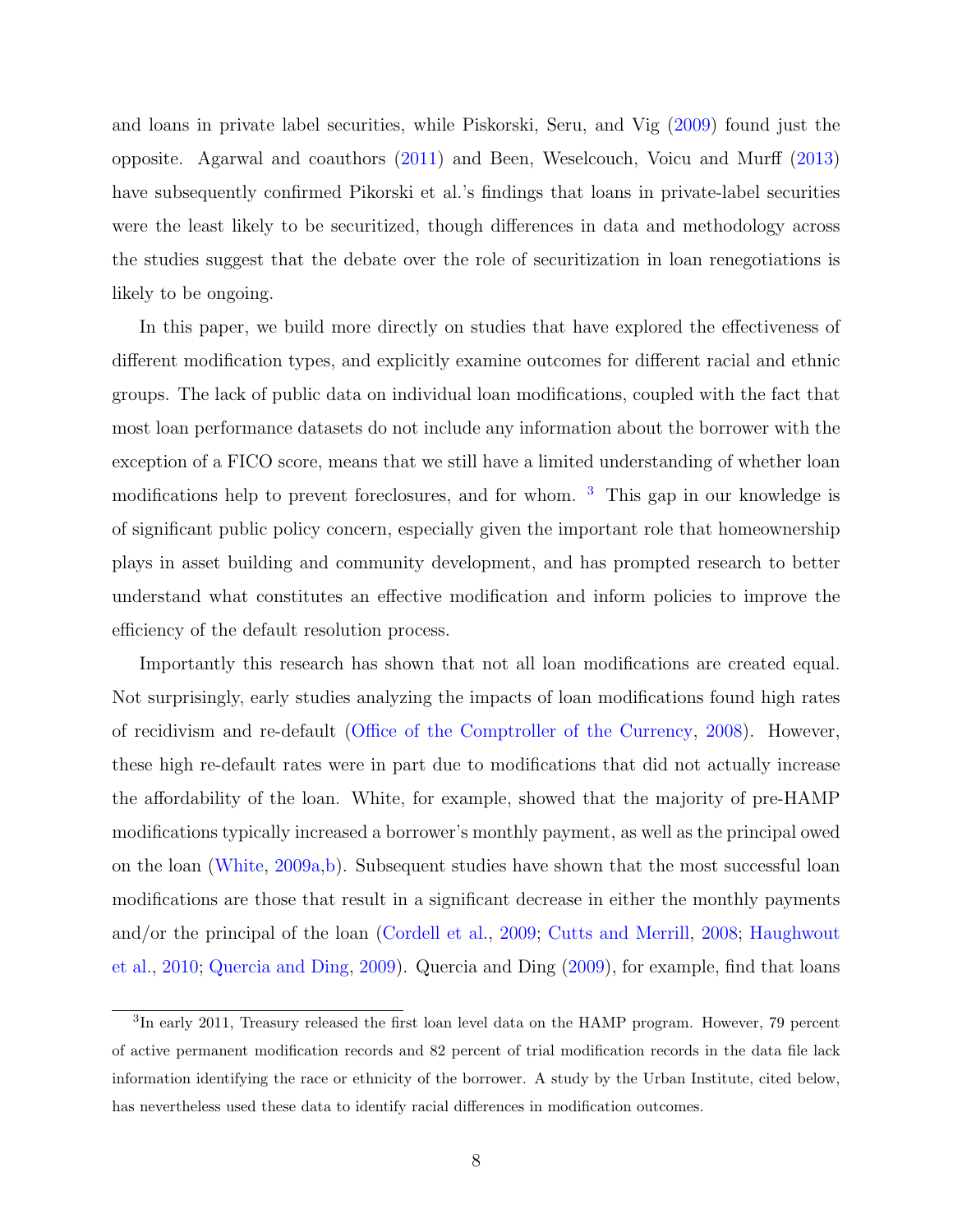with greater payment reductions have lower re-default risks, and that there is an even lower level of re-default when payment reduction is accompanied by principal reduction. The authors suggest that among the different types of modifications, the principal forgiveness modification has the lowest re-default rate. Cutts and Merrill [\(2008\)](#page-19-5) similarly show that the success rate of modified loans varies by the amount of arrearage capitalized into the loan modification; they find a direct relationship between a lower arrearage and a lower redefault rate. In a more recent study of borrowers in New York City, Voicu and his colleagues [\(Voicu et al.,](#page-20-6) [2012\)](#page-20-6) find that HAMP loans are much more effective at preventing default than proprietary loan modifications, after controlling for a wide range of variables. While they found that borrowers who received HAMP modifications were less likely to redefault compared to those that received proprietary modifications, the borrowers race or ethnicity was not significantly correlated with the odds of re-default.

What is missing from these studies, however, is an analysis of how these factors might differ for different types of borrowers. Three studies post-crisis have used loan performance datasets merged with HMDA and other data sources to examine outcomes by borrower race and ethnicity in the loan modification process.<sup>[4](#page-7-0)</sup> Two of these studies focus on borrower outcomes in New York City, which allow the authors to build comprehensive datasets with a large number of control variables. Importantly, with a wide range of controls, both studies fail to find poorer outcomes for borrowers of color. In the first study, Been and her colleagues [\(2013\)](#page-20-0), using a sample of first lien mortgages in New York originated between 2004 and 2008, find that the race or ethnicity of the borrower had no significant impact on the likelihood that a loan was modified. Using a different dataset for loans originated in New York between

<span id="page-7-0"></span><sup>&</sup>lt;sup>4</sup>A couple of studies prior to the foreclosure crisis examined the influence of borrower race on postdelinquency outcomes. For example, using a large sample of Federal Housing Administration (FHA) loans, Ambrose and Capone [\(1996\)](#page-18-5) investigate whether there are racial differences in the resolution of loans that enter default. They find that minority borrowers remain in default longer than white borrowers, suggesting that lenders may actually have been more lenient toward minority borrowers. They also find that the foreclosure rate is consistent for both minority and white borrowers, conditional on being delinquent. However, these prior studies rely almost exclusively on FHA data, and do not include other factors (e.g. credit score or equity position) that might influence borrower outcomes post-delinquency.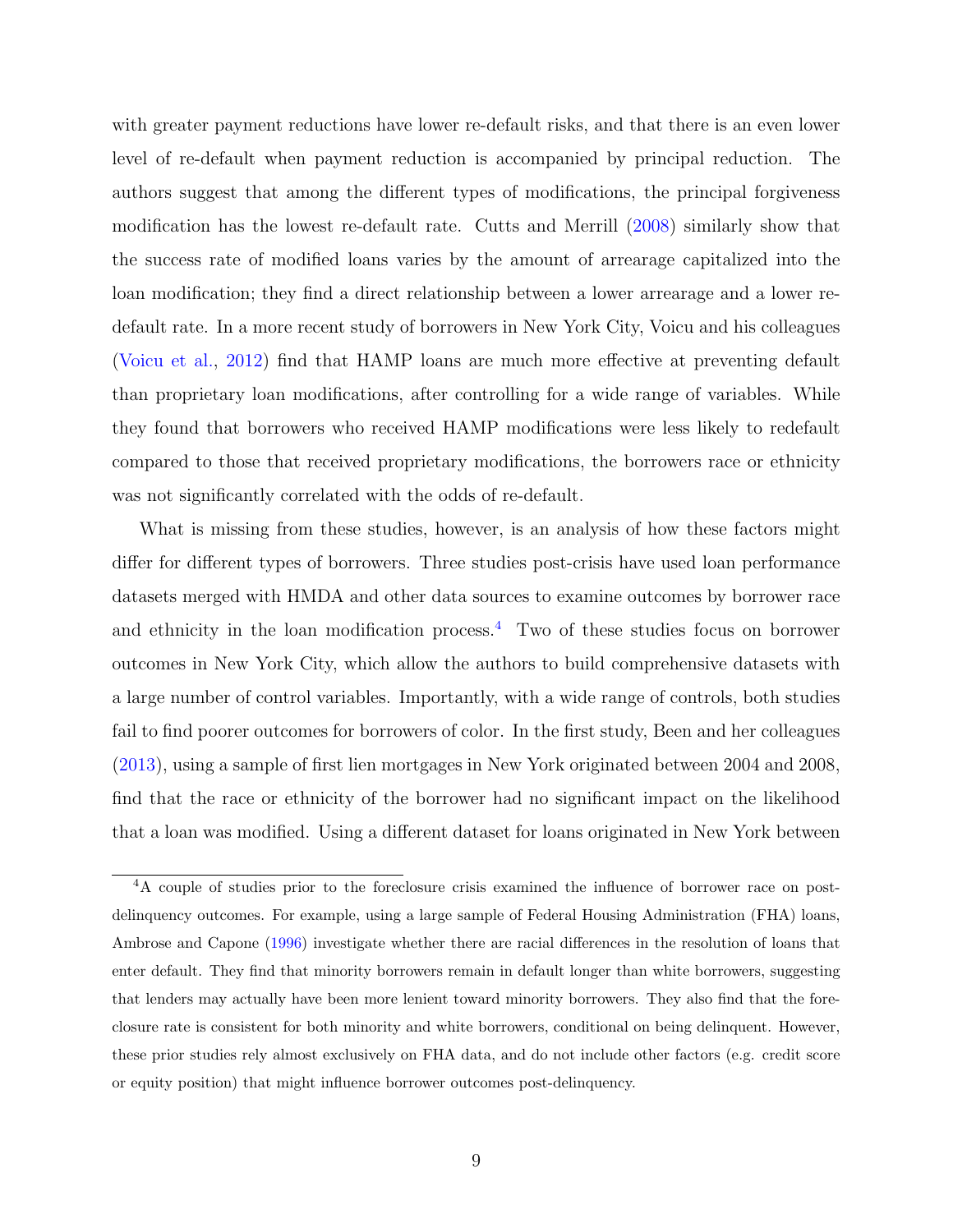2003 and 2008, Chan et al. [\(2014\)](#page-18-6) actually find a higher loan modification propensity for African-Americans and Hispanics. In the first study using national data to observe loan modification differences by race, Collins and Reid [\(2010\)](#page-18-0) similarly find no differences in the number or nature of modifications by race or ethnicity.

However, as [Collins and Reid](#page-18-0) [\(2010\)](#page-18-0) point out, it is hard to use datasets on loan performance to determine whether or not there are racial or ethnic differences in the incidence of loan modifications, since the data don't allow researchers to see the number of borrowers filing applications to have their loan modified. Ultimately, without application data, determining differences in incidence of modifications is impossible. A recent study by [Mayer and Piven](#page-19-7) [\(2012\)](#page-19-7) use the publicly released HAMP data to assess racial disparities in loan modification incidence and find that overall, fair lending groups did not experience differential outcomes compared to their comparison populations. They conclude that race, ethnicity, gender, and income have "very little" impact on borrowers' successful participation in HAMP. A subsequent study conducted by the U.S. General Accounting Office using non-public HAMP data on four servicers found some differences in the incidence of HAMP modifications across fair lending populations, but these differences were in large part due to differences in servicers' determination of borrower eligibility related to their debt-to-income ratio and the completeness of their modification request [\(GAO,](#page-19-1) [2014\)](#page-19-1). While both of these studies add valuable information about the fair lending implications of loan modifications, each is limited by the scope of their data. In addition, the GAO study only focuses on four large servicers, however, and did not examine the extent to which borrowers may have gotten different modification terms based on race or ethnicity, or whether there are differences in outcomes for borrowers of color who received a modification.

In this paper, we seek not to understand the incidence of loan modifications, but rather whether borrowers receive equivalent modifications, or whether there are differences in modification terms by race and ethnicity. As noted above, borrowers who have less knowledge of the mortgage market and existing government foreclosure prevention programs may systematically fail to renegotiate the best terms for their modification. Second, we examine whether or not there are differences in borrower outcomes after modification. This question is crucial, because if modifications merely delay foreclosure, they may actually make lenders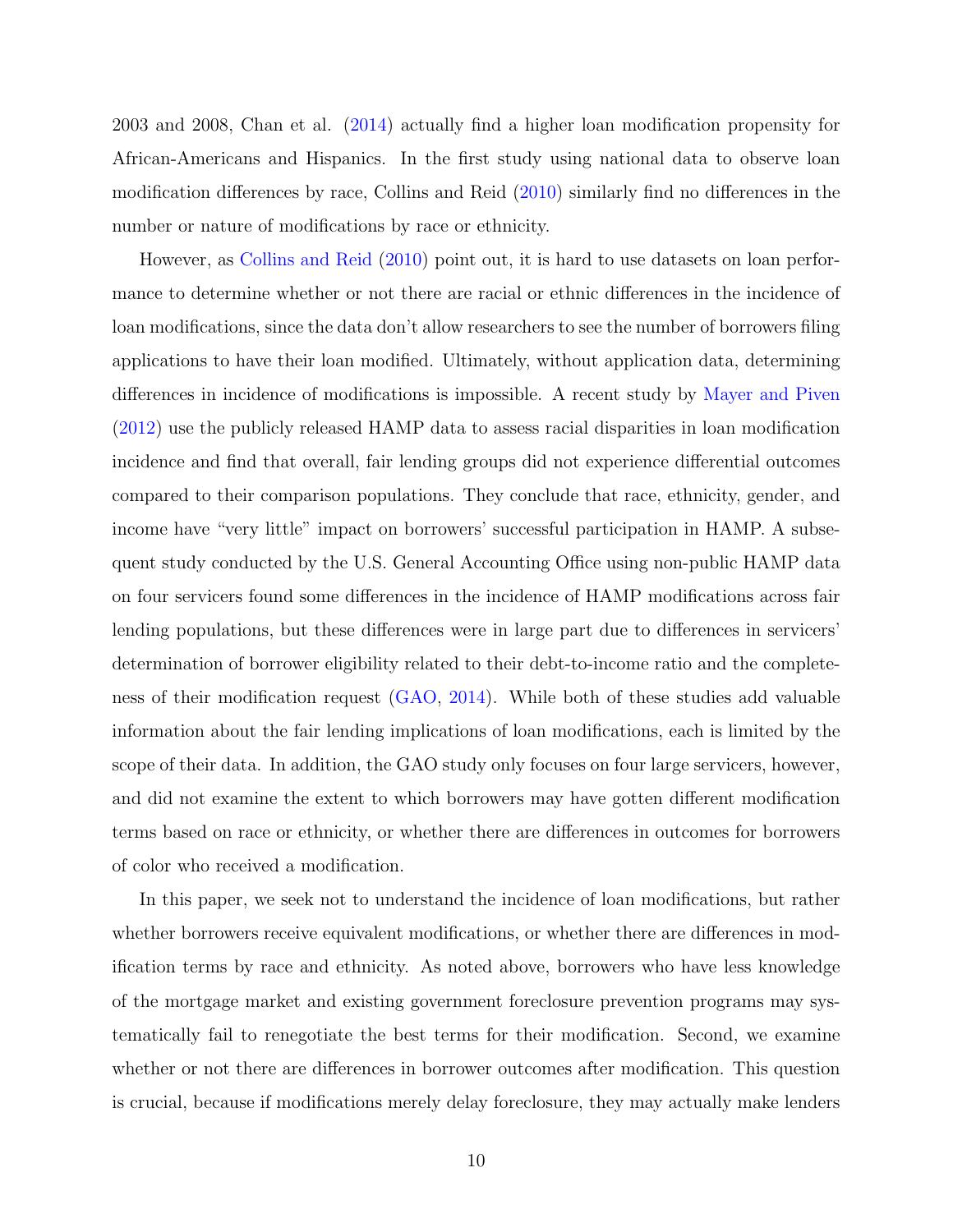and borrowers (who are making payments under the modification) worse off. Some studies have suggested that re-default rates on modified loans are high; the OCC reported that re-default rates on modified loans were at 41 percent in the second quarter of 2011 (with redefault defined as 60 or more days delinquent one year after the modification), though other studies have reported even higher rates (e.g. 40 to 50 percent in [Adelino et al.](#page-18-2) [\(2009\)](#page-18-2)). If re-default rates are systematically higher for borrowers of color who have received modifications, it would suggest that additional policies are needed to help these borrowers resolve their delinquency and sustain homeownership.

# 4. Data and Methods

For this analysis, we created a unique dataset that merges loan-level data on subprime home mortgages that are managed by Corporate Trust Services (CTS) with loan-level data on borrowers from the Home Mortgage Disclosure Act (HMDA). This merged dataset allows us to analyze whether there are differences in loan modification terms by the race and ethnicity of the borrower, and assess the extent to which these modifications are successful in preventing subsequent redefault.

CTS is a service of Wells Fargo Bank, N.A. that provides information on a variety of investment vehicles administered by the bank. The CTS data cover privately securitized mortgages for which Wells Fargo serves as the trustee, and includes mortgages with different interest rate structures, different purposes, different property types, and different lien sta-tuses [\(Quercia and Ding,](#page-20-5) [2009;](#page-20-5) [White,](#page-21-1) [2009b\)](#page-21-1).<sup>[5](#page-9-0)</sup> The database includes loans originated as early as the 1980s and tracks performance until the loan is paid off or foreclosed upon, and includes over 4 million individual loans. Each monthly loan record contains the borrower's FICO credit score, loan-to-value (LTV) ratio at origination, the last 12 month's delinquency history, the property zip code, the type of loan, and the original and current balance of the loan. Importantly, the CTS data include a modification indicator, which represents all formal and permanent loan modifications and equals one for every period after the loan is modified. The reports also have information about the loan balance, mortgage payment, and

<span id="page-9-0"></span><sup>5</sup>These investor report files are available at www.ctslink.com.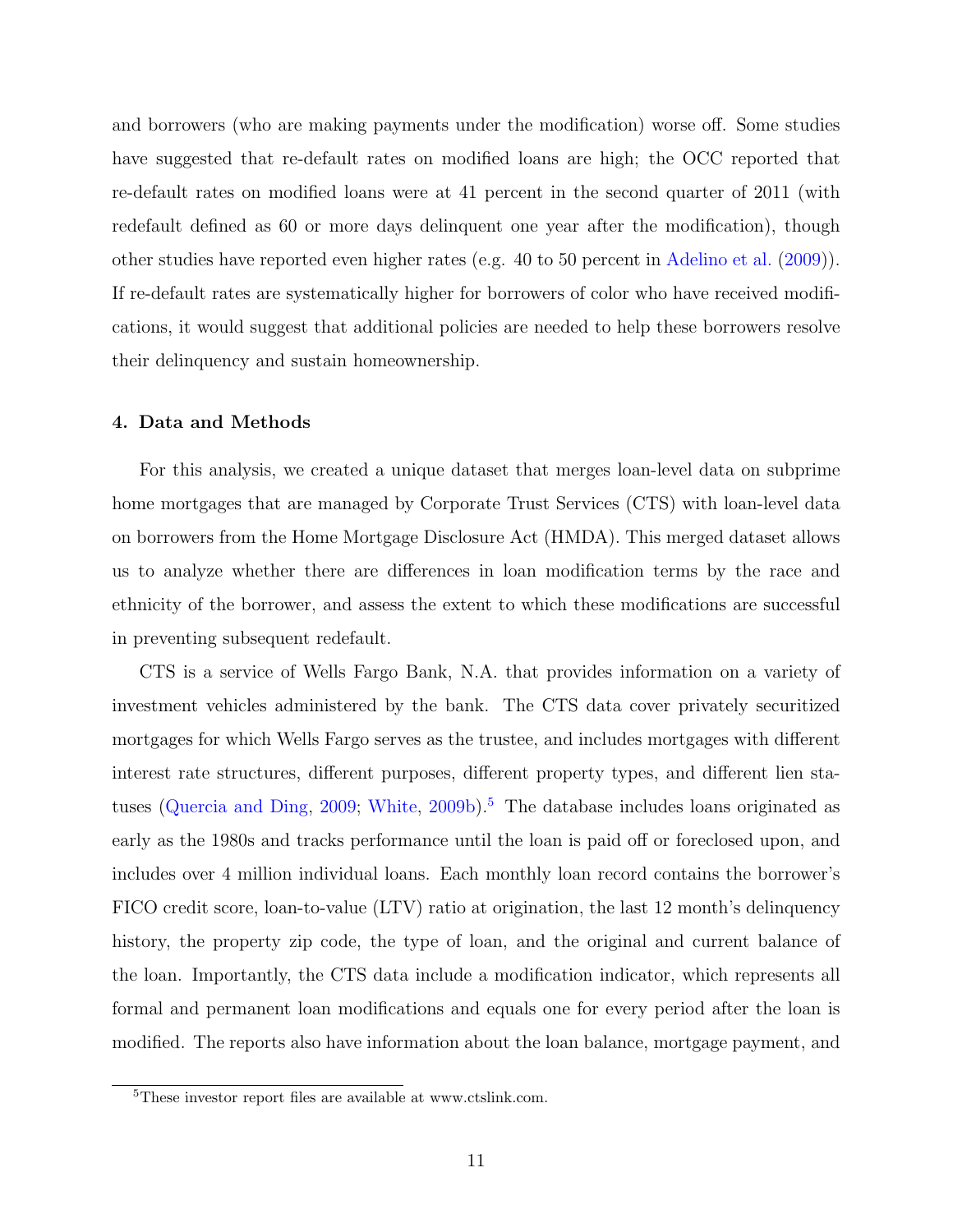interest rate, both before and after modification, which enables us to identify whether total mortgage debt, interest rate, or mortgage payments are changed for individual homeowners.

The CTS dataset, however, does not include any information on the borrower other than their FICO score. For this reason, we merge the CTS data with loan level HMDA data. HMDA data provide information on the race and ethnicity of the borrower, their income, and the geographic location of the property securing the loan. To match the data, we sorted CTS and HMDA loans into the census tracts of the purchased property using a geographic crosswalk file, and then matched loan originations on the following variables: origination date, loan amount, lien status, and loan purpose. We limited the matching to loans originated between 2004 and 2007, and garnered a 69.2 percent match rate.

For this paper, we focus on the universe of first lien, owner occupied loans originated in 2005 (approximately 113,000 loans), and limit our analysis to loans that were active in December 200[6](#page-10-0).<sup>6</sup> We observe modifications and loan performance through December 2012. Data on modifications from the OCC shows that the volume of modifications peaked in early 2010 and then declined throughout 2011 and 2012, meaning that our sample captures the period during which the vast majority of modifications were made. Because our interest in this paper is to understand the relationship between modification types and re-default for different types of borrowers, in the analysis that follows, we focus only on modified loans, reducing our sample to 15,072 loans. Importantly, we only consider permanent, not trial, modifications. Using cross sectional linear probability models, we examine the performance of these loans at 6 and 12 months after modification, accounting for a wide range of loan, borrower, and housing market characteristics.[7](#page-10-1)

The control variables in our analysis include borrower race/ethnicity, income, FICO score at origination, a no documentation dummy, a prepayment penalty dummy, and the combined loan-to-value (CLTV) ratio. We coded the race and ethnicity variables in the HMDA data

<span id="page-10-0"></span><sup>6</sup>We limit our analysis to 2005 originations for several reasons. First, 2005 originations reflect characteristics typical of the subprime boom. Second, by limiting it to a single year of originations, we minimize the impact of time sensitive variables. Third, our CTS and HMDA match rate was highest for 2005.

<span id="page-10-1"></span><sup>7</sup>Using a cross-sectional model design versus a panel structure did not change our substantive findings, so we present the cross-sectional results to ease interpretation.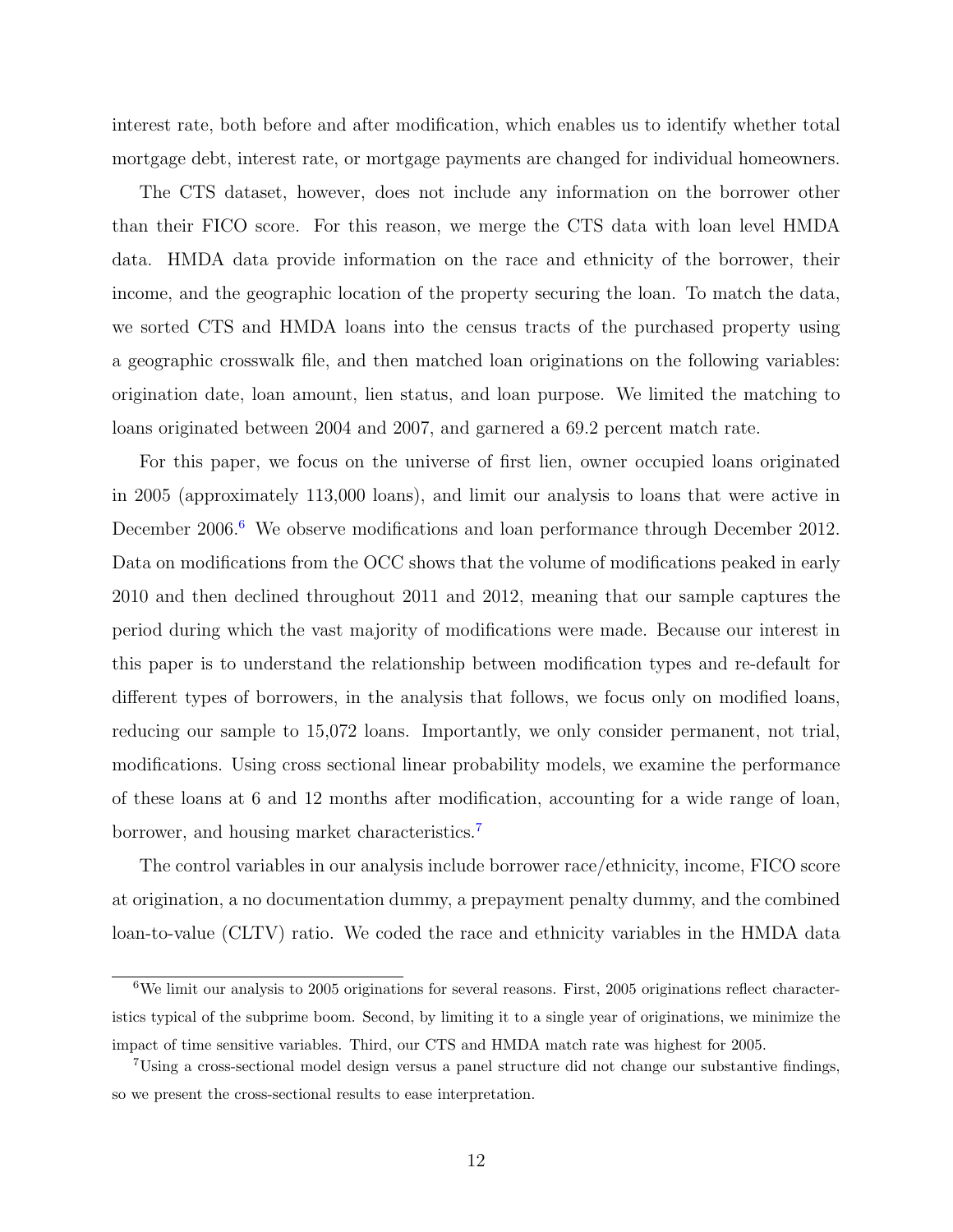as "Black\African American," "Hispanic\Latino," and "Asian\Hawaiian\Pacific Islander,"[8](#page-11-0) and "Non-Hispanic White." Because borrower income is not normally distributed, we take a log transformation of income in the models. To account for changes in the housing market, we use monthly data from Zillow at the zip code level and calculate relative house prices changes for each loan, allowing us to see the effect of a borrower's equity position on the likelihood of cure. All of our models also include state level fixed effects to account for other market level conditions that may influence re-default. Finally, we create a proxy variable to test for the influence of the HAMP program on loan modification terms and re-default rates. While we cannot observe directly whether a modification in the CTS data is a HAMP modification, we can determine whether a borrower would have been eligible for HAMP based on borrower income and loan balance guidelines.

One significant limitation of the CTS data is its coverage of the mortgage market, in particular, the lack of coverage of prime loans and loans held by banks in portfolio. Nevertheless, given that subprime mortgages account for more than half of all foreclosures, and that the vast majority of subprime loans that led to the crisis were privately securitized, this sample provides important insights into the performance of loan modifications to date. Also, given the potential that modifications are more challenging among privately securitized loans (meaning loans not managed by Fannie Mae, Freddie Mac or Ginnie Mae), this sample is particularly relevant for policy-makers. Finally, one of the other strengths of this data and study is its national coverage; as noted above, other studies that have examined detailed loan modification outcomes by borrower race and/or ethnicity have tended to focus on borrowers in New York City. Expanding the analysis to a national sample of loans allows us to determine the extent to which the New York studies' findings on race and ethnicity are applicable to a broader range of borrowers and geographies.

# 5. Findings

In this section, we present the results of our analysis, focusing first on the descriptive characteristics of our sample. Table [1](#page-22-0) presents summary statistics for CTS loans that were

<span id="page-11-0"></span><sup>8</sup>Also includes small percentage of Native American and other races.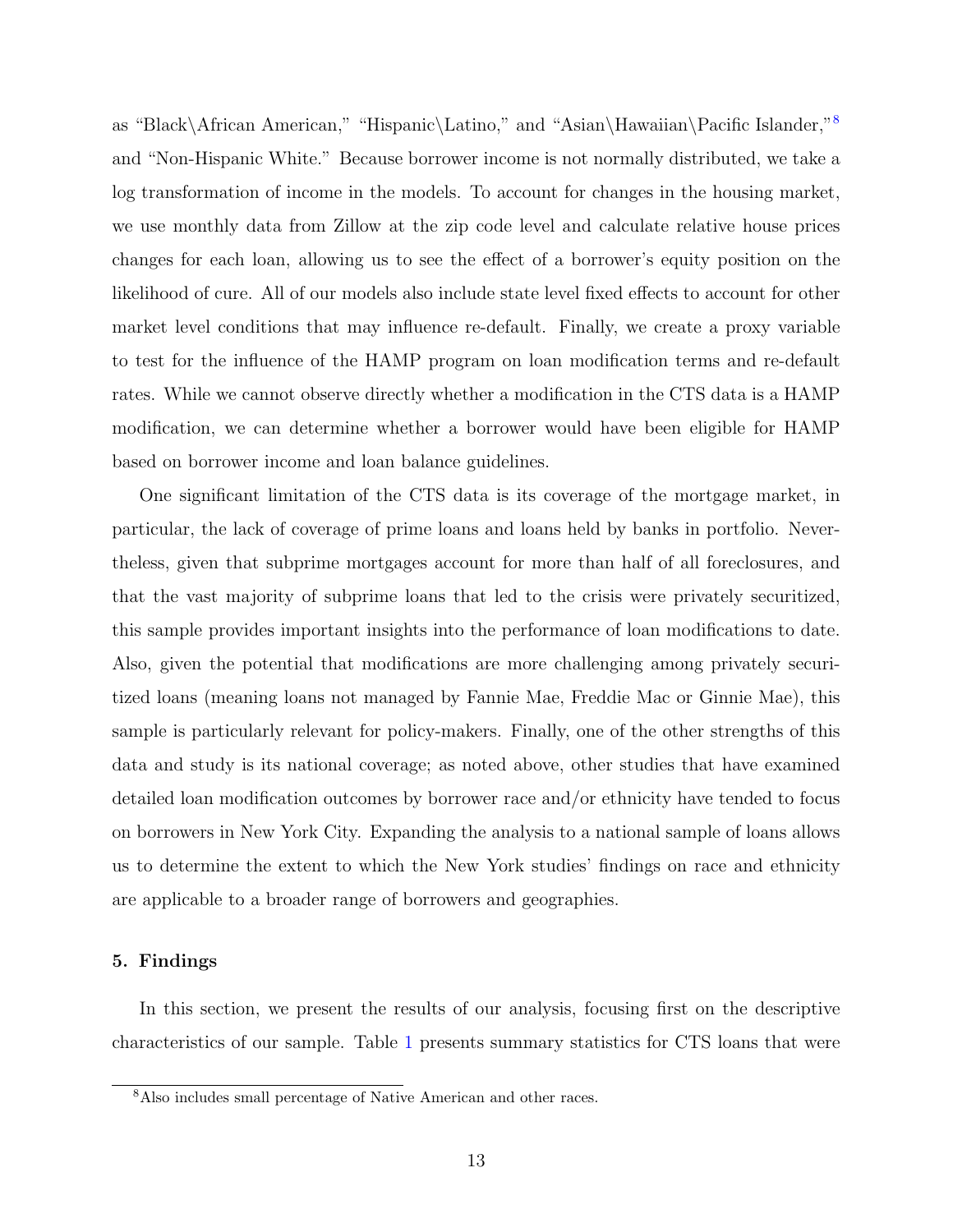originated in 2005, still active in December 2006, and that saw a permanent modification of their loan terms between 2007 and the end of 2012. The descriptive means for these variables are measured at origination with the exception of our HAMP eligibility proxy, which is determined at the time of modification and takes into account the timing of the HAMP program launch.

For our purposes in this paper, it is noteworthy that the sample is demographically diverse. While the plurality of borrowers are white (43 percent), the sample also includes 20 percent Black\African American borrowers, 24 percent Hispanic\Latino borrowers, and 4 percent Asian borrowers. The majority of loans (62 percent) listed a male borrower as the primary applicant. The average credit score of borrowers in the sample was 620 (consistent with the fact that these are subprime and Alt-A loans bundled into private label securities). The average applicant income at origination was \$83,000. Focusing next on loan characteristics, we find that the average loan amount for the loans in our sample is \$236,000, with a mean loan-to-value ratio of 83 percent. The vast majority of loans were adjustable rate mortgages (79 percent), with an average interest rate of 7.6 percent. Approximately one out of five modified loans were HAMP eligible, suggesting that a fair number of loans underwent proprietary modifications. However, in additional analysis we found that among loans that were never modified in the CTS data, none were HAMP eligible, suggesting that the program did provide incentives for servicers to modify loans.

Table [2](#page-23-0) displays descriptive statistics for the modification and loan performance variables. Most loan modifications involve a rate change; 74 percent of all modifications included some form of interest forgiveness, with an average rate reduction of 2.6 percentage points. In contrast, only 6 percent of modifications included principal forgiveness; in fact, on average, modified loans saw a 3 percent increase in their loan balance, suggesting that many servicers add unpaid payments onto the unpaid principal of the loan. Consistent with other studies, in these descriptive results, we do not find significant racial or ethnic differences in the types of modifications received. Overall the rates of various loan modification types and terms are remarkably consistent across racial and ethnic categories; the one exception is among Latino borrowers who saw slightly higher rates of interest rate and principal reductions.

In the bottom two panels of Table [2,](#page-23-0) we present descriptive statistics on re-default rates at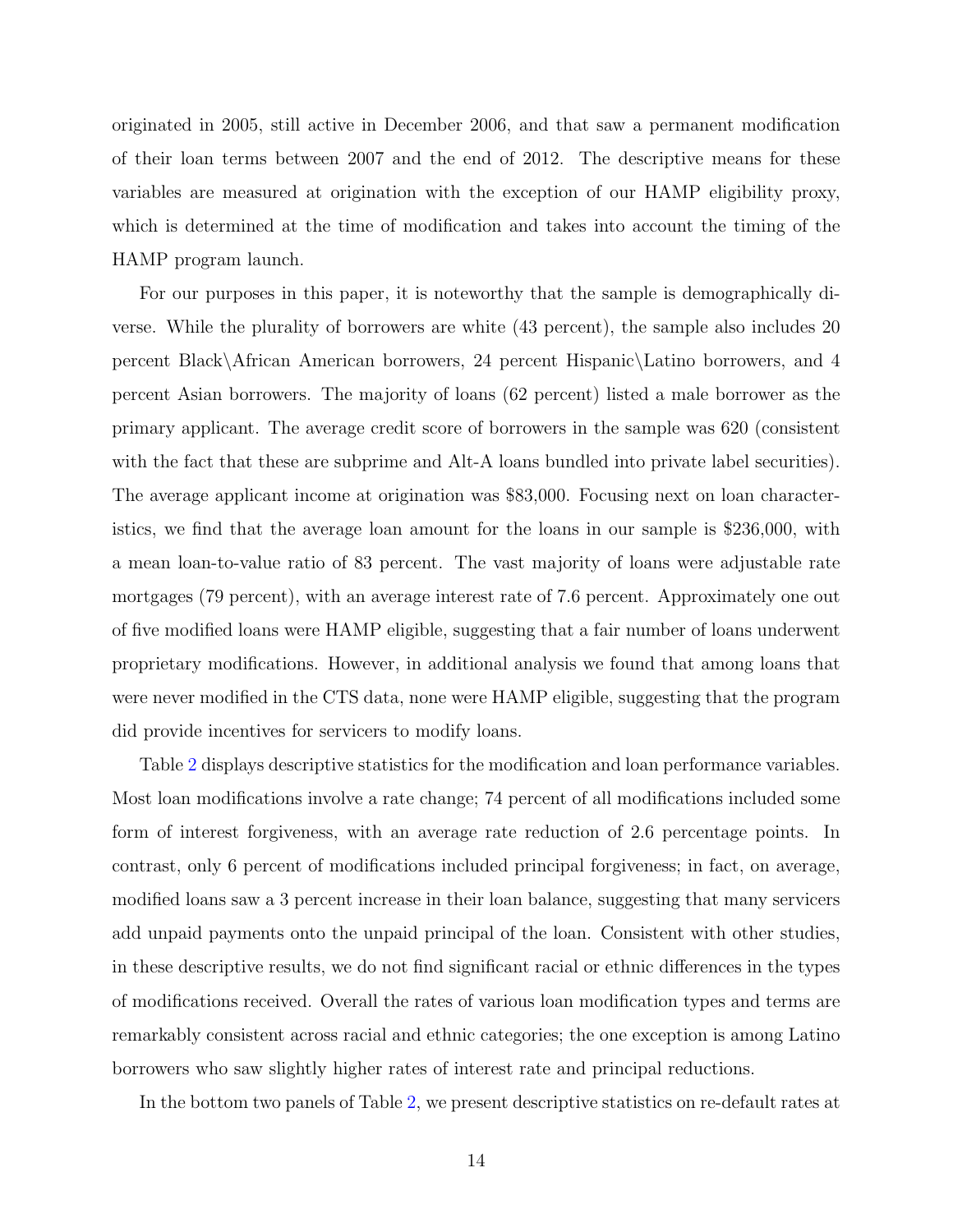6 and 12 months after modification. Six months after modification, approximately 19 percent of loans have missed two payments, with about 8 percent of modified loans in foreclosure. Within a year, almost 30 percent of borrowers have missed two payments, and 13 percent of borrowers have received a notice for foreclosure. In comparison to White and African American borrowers, Asian and Latino borrowers have slightly higher 60+ delinquency rates one year after a modification, but only marginally so. Indeed, what is striking about this table is the relative homogeneity of outcomes among borrowers who received a loan modification, and the fairly high rates of success (especially compared to the re-default rates of modified loans pre-HAMP).

In the first two columns of Table [3,](#page-24-0) we present linear probability models to determine whether or not there are differences in the quality of the modification recevied by race and/or ethnicity. The second two columns present ordinary least square models on the strength of the modification, in terms of the amount of the interest rate or principal reduction. In addition to the variables presented in the table, each of these models controls for FICO and CLTV quarters, the difference in house price at the zip code level from origination to modification (logged), the length of delinquency at the time of modification, the borrower's income at origination (logged), and state fixed effects.

Importantly, we find very few differences in the likelihood of either interest rate reductions or principal forgiveness by race or ethnicity. Compared to white borrowers, Latino borrowers are slightly more like to receive a modification that entails principal forgiveness, perhaps due to the fact that Latino borrowers are concentrated in the sand states, which saw sizable drops in house values. However, the model also reveals that for all borrowers, borrowers living in zip codes with more drastic house price declines between origination and modification reduced the likelihood of receiving a principal reduction. For some servicers, concerns of re-default in a declining market may have changed their net present value calculation, since a foreclosure six months down the line in a declining market would likely lead to greater investor losses. Consistent with other studies, we find that loans with adjustable rate mortgages are more likely to result in larger rate reductions. We also find that borrowers who are at least 60 days delinquent at the time of modification are slightly more likely to see interest or principal rate reductions, and also see their balance go down further than borrowers who were current or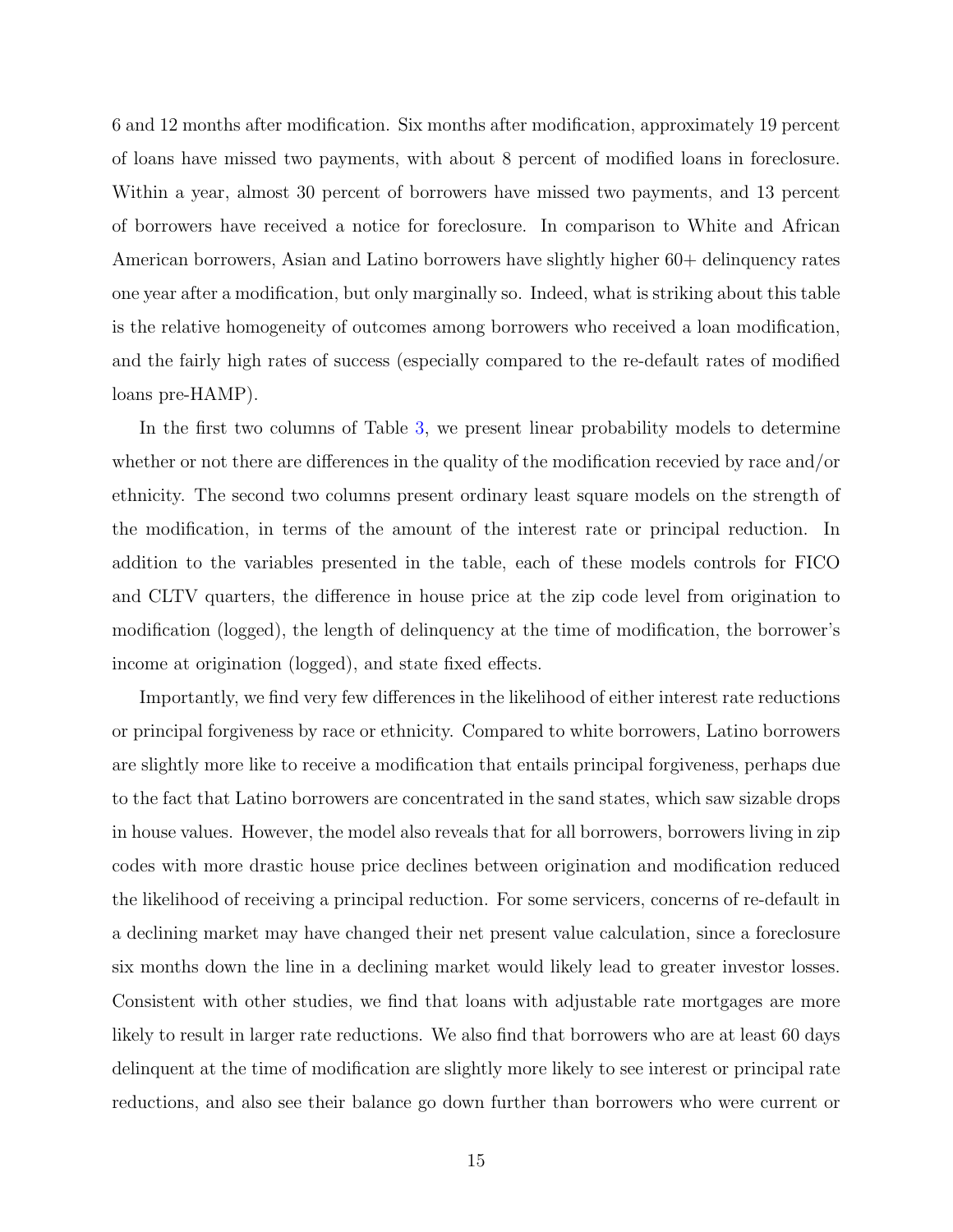only a month behind on their payments.

Our HAMP proxy has a significant, positive effect on the type of modification a borrower receives. Conditional on receiving a modification, borrowers who fit within HAMP eligibility criteria were 30 percent more likely to receive an interest rate reduction and 7 percent more likely to receive a principal reduction on their loan. While not conclusive, these results suggest that the incentives within the HAMP program have been effective at getting servicers to modify loans and to offer modifications that lead to real reductions in loan costs.

Looking at changes in interest rates and balances also fails to reveal significant disparities for homeowners of color. Latinos saw slightly larger interest rate reductions than Whites, but there is no significant difference in either interest rate or balance changes for African Americans or Asians. Again, we find a significant impact from the HAMP variable. For borrowers who received a modification, if they were eligible for HAMP, average interest rates went down by 1.3 percentage points. However, HAMP did not have a significant impact on the amount of principal forgiveness. This may reflect the emphasis of the HAMP program on bringing payments in line with a borrower's monthly income, rather than on helping borrowers in a negative equity position.

Which of these modifications were most effective in terms of preventing default? Table [4](#page-25-0) presents our cross-sectional linear probability modifications at 6 months and 12 months after modification.[9](#page-14-0) As with the previous models, non-reported controls include FICO and CLTV quartiles, a no documentation dummy, a prepayment penalty dummy, and state level fixed effects.

First, focusing on differences by race and ethnicity, we find that only Latino borrowers are more likely to re-default than White borrowers after modification. Specifically, 12 months after modification, Latinos are more likely to be in every stage of delinquency (30, 60 and 90+), and they are more likely to experience a foreclosure. These results can in part be explained by the concentration of Latino borrowers in states that saw significant price declines as well as a dramatic and prolonged contraction in their labor markets (e.g. Arizona, Cali-

<span id="page-14-0"></span> $9^9$ Columns (1)-(3) and (7) do not include loans modified after May 2012, since they do not have 6 months out in the sample. Columns (4)-(6) and (8) do not include loans modified after December 2011.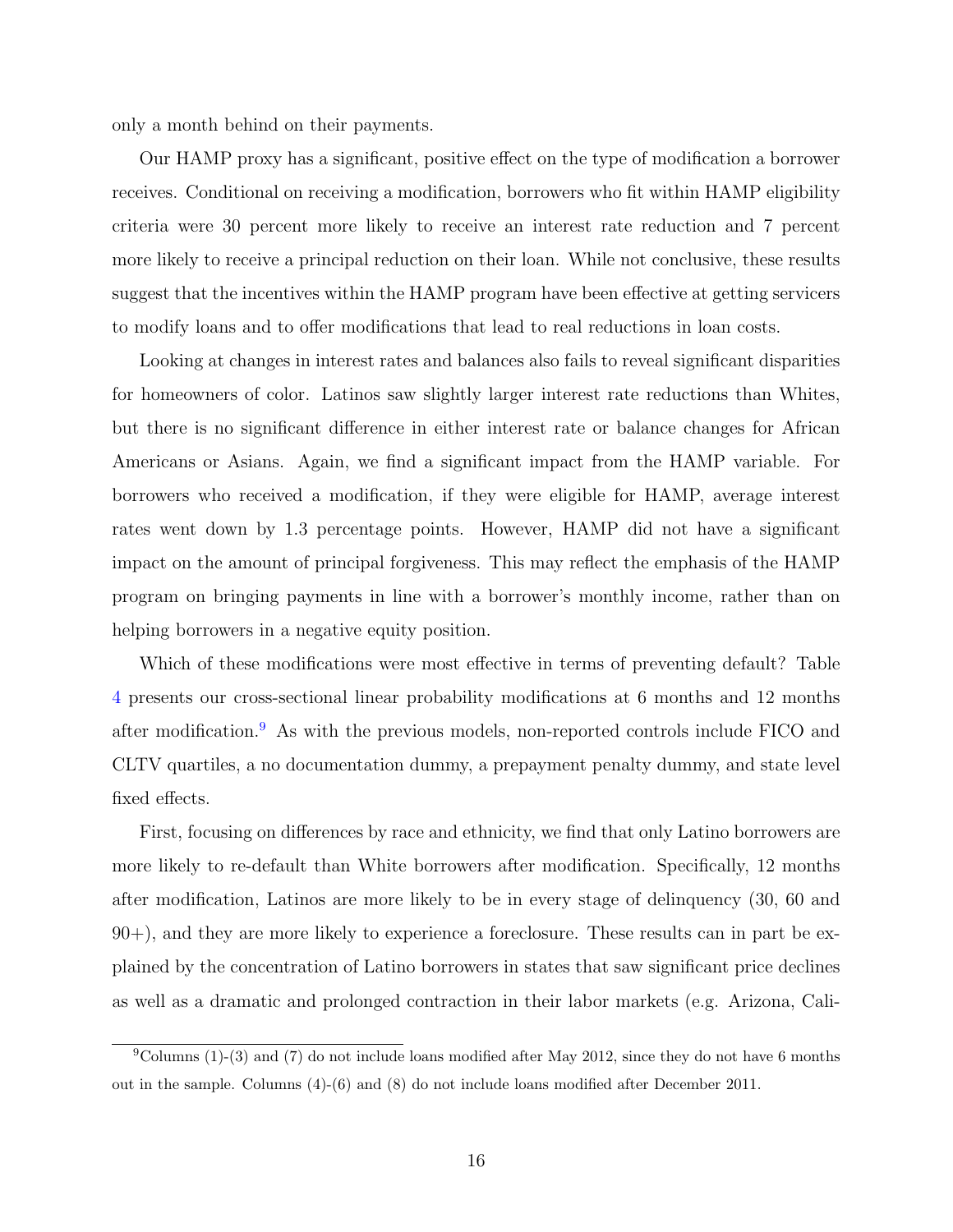fornia, Florida and Nevada) - while a modification can help a borrower stay in their homes, it is much more difficult to prevent foreclosure over the long-term if a borrower experiences long-term unemployment and cannot make even the modified payments. Higher incomes at origination and higher loan balances also increase the likelihood of re-default. Borrowers who were at least 60 days delinquent are less likely to re-default after a modification. While this may be in part picking up a selection effect (in that servicers are effectively identifying borrowers who need a modification to stay in their homes), it also sugges that modifications are an effective way of resolving a delinquency and can help borrowers who were struggling to make their payments stay in their homes.

Second, we find that the terms of the modifications also matter. In particular, principal forgiveness has a significant, positive effect, preventing re-defaults 12 months after modification, while interest forgiveness helps prevent both 6 month and 12 month re-default rates. Interest rate forgiveness also helps guard against foreclosure filings within 6 months of modification. HAMP eligibility also significantly reduces the likelihood of re-default. Importantly, modifications that were HAMP eligible reduce the likelihood of foreclosure after 12 months by 7 percent, even after controlling for a wide range of other characteristics.

Third, the models also show that housing market conditions also matter. Borrowers in neighborhoods that saw house prices either rebound or not continue to decline were significantly less likely to re-default, after controlling for other factors. An important avenue for future research would be to understand how modifications and foreclosure prevention efforts at the borrower level interact and support policies that focus on neighborhood stabilization.

#### 6. Conclusions

Confronted with a rising number of foreclosures, the federal government launched HAMP in 2009 with a goal of greatly increasing the scale and impact of loan modifications. Since then, concerns have emerged over whether loan modifications are successful at preventing foreclosure, and whether there are any racial or ethnic differences in who benefits from a modification. Using a sample of national subprime and Alt-A loans, we find no evidence of racial disparities in the types of loan modifications received. Overall, race or ethnicity is not a significant factor in predicting the likelihood of either an interest rate or principal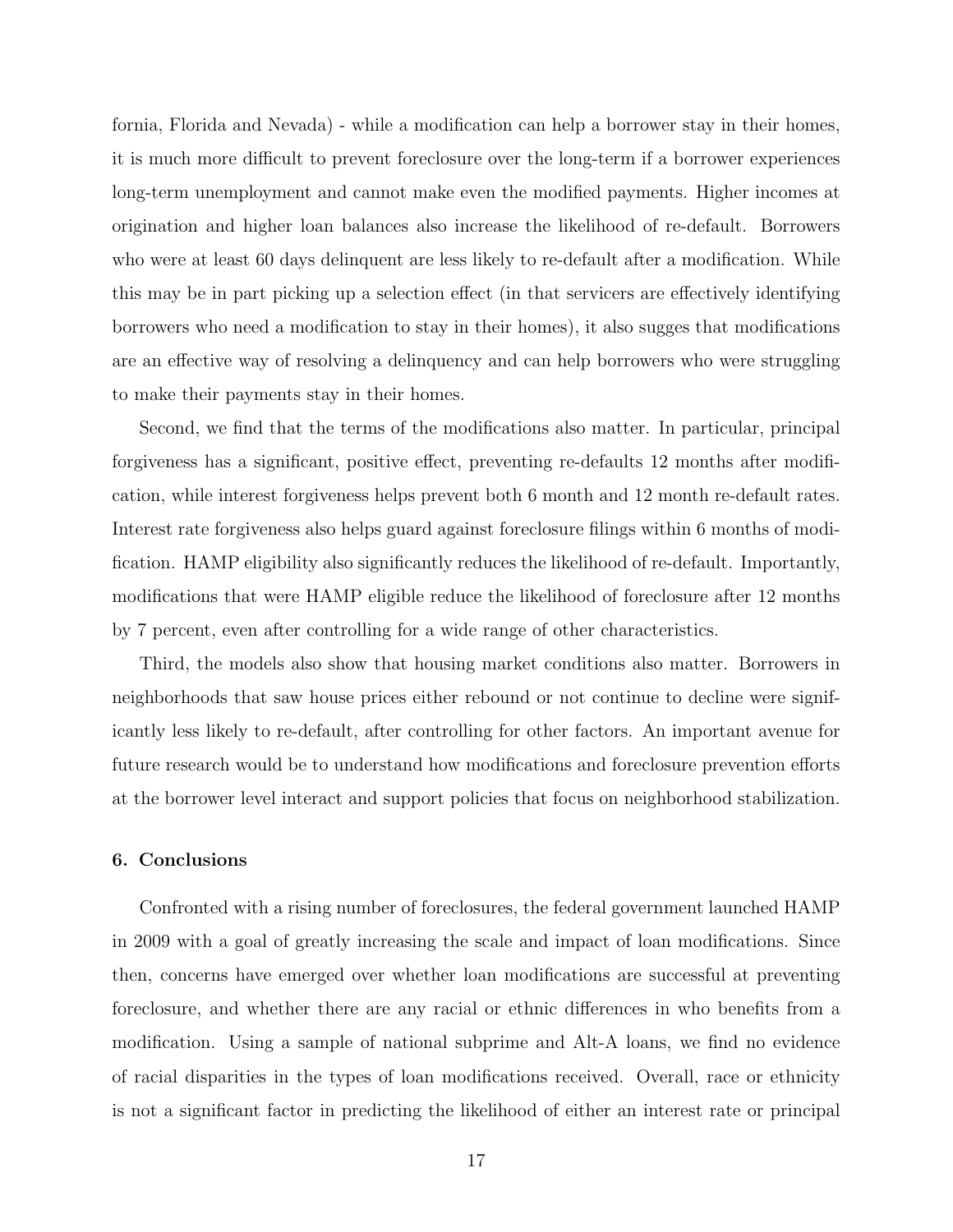reduction, or the amount of a reduction the borrower receives. The one exception is for Latino borrowers, who are slightly more likely to receive principal forgiveness, as well as see slightly larger decreases in their annual interest rate. These findings stand in stark contrast to the literature on mortgage originations, which has revealed persistent differences in loan outcomes by race and ethnicity in terms of loan pricing and terms [\(Avery et al.,](#page-18-7) [2006;](#page-18-7) [Bocian](#page-18-8) [et al.,](#page-18-8) [2008;](#page-18-8) [Nichols et al.,](#page-20-7) [2004\)](#page-20-7).

Our findings on the effectiveness of loan modifications are more mixed, although we find that modifications that reduce either the interest rate or prinicpal are largely effective at keeping borrowers in their homes. Yet not all modifications are created equal. On average, loan modifications are much more likely to decrease the interest rate on the loan, but this is also often accompanied by an increase in the principal balance. However, borrowers that receive principal reductions see their balance go down by an average of 11 percent. Importantly, we find that these principal reductions greatly decrease the likelihood of redefault, even 12 months after modification. The fact that lenders continue to be resistant to principal reductions, particularly in markets with large price declines, suggest that there is room to better incentivize principal reductions among servicers. In addition, Congress should vote to extend the Mortgage Forgiveness Debt Relief Act of 2007, which protects homeowners who have had mortgage debt forgiven or canceled (e.g. through a loan modification) from having to pay income tax on the forgiven debt.

We also find that HAMP eligibility significantly increases not only the likelihood of a modification, but also the likelihood of long-term success of the modification. This suggests that the oversight and structure of the HAMP program on servicing practices, as well as the clear guidelines for loan modification terms and emphasis on the affordability of payments, are important components of any loss mitigation program. There is much more that can be learned about how servicing practices influence homeownership sustainability, which is particularly relevant as the Consumer Financial Protection Bureau moves forward to institute servicer guidelines and practices.

We also believe our findings highlight the need for further research to help tease out what is responsible for the lack of differences in loan modifications by race and ethnicity. Are there lessons from the loan modification process that could help us to design more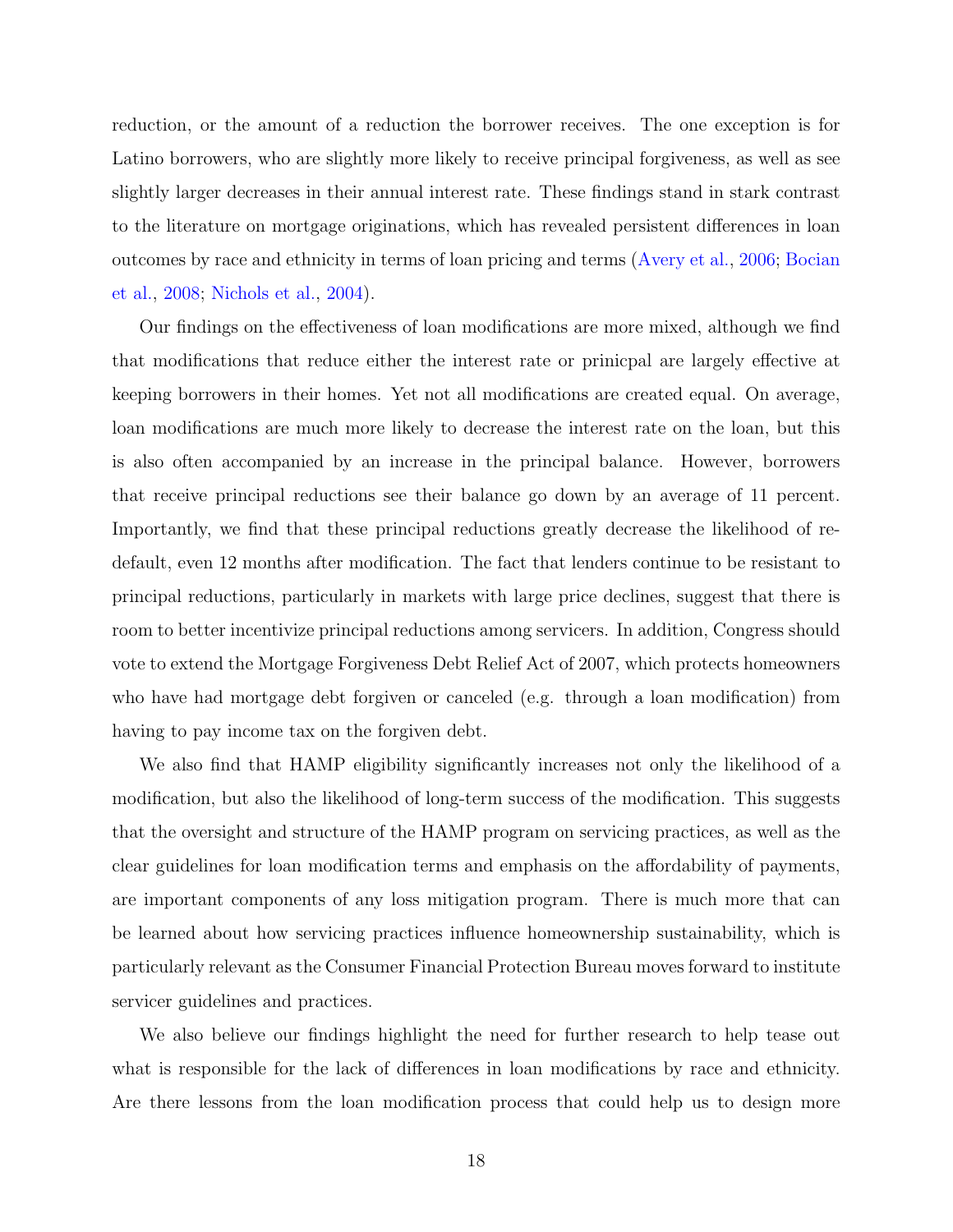sustainable paths to homeownership going forward? For example, one possible explanation for the lack of disparities along race or income is the role that housing counselors have played in the foreclosure prevention process. Does the presence of a trusted intermediary, who may be able to navigate the complicated world of loan modifications on the borrower's behalf, help to ensure more equitable loan modification outcomes? Recent studies examining the role of counseling for mortgage borrowers in default are suggestive that counseling and related interventions may in fact play a role for successfully avoiding foreclosure. Ding, Quercia, and Ratcliffe [\(2008\)](#page-19-8) examine the association between telephone-based default counseling and the likelihood of curing a delinquency among loans made to low-income borrowers. Studies by Collins and Schmeiser [\(2010\)](#page-18-9) and a preliminary evaluation of the National Foreclosure Mitigation Counseling Program [\(Mayer et al.,](#page-20-8) [2009\)](#page-20-8) also find positive impacts of default counseling on loan outcomes.

Finally, our research also demonstrates that not all loan modifications are successful, and that the strength of the local labor and housing market also influences the likelihood of homeownership sustainability. Borrowers of color, especially those who are lower-income or who work in lower-skilled jobs, may face increased risk and income volatility associated with structural changes in the labor market. In addition, lower-income homeowners have a smaller financial cushion with which to withstand the impact of negative life events, such as unemployment or serious illness, or to meet unanticipated repair costs, and by virtue of their limited housing choices, they are more likely to buy houses in need of repair. For these borrowers, loan terms may not be the only, or even the most, important factor influencing the sustainability of homeownership. Focusing on policies that provide post-purchase support, in addition to transparent and effective guidelines for loan servicing, can help to ensure that borrowers of color are able not only to access homeownership, but also stay in their homes and experience the benefits of homeownership.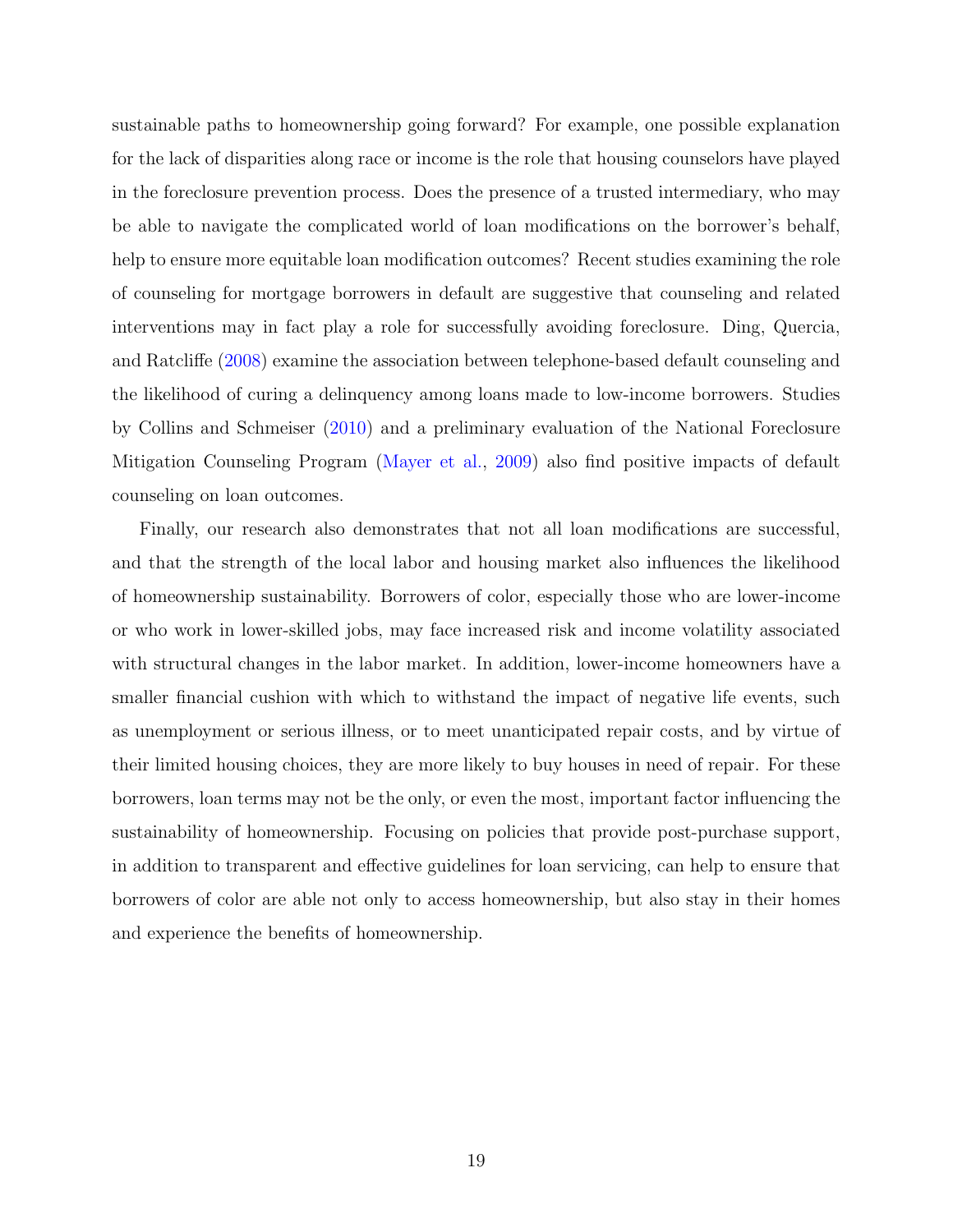- <span id="page-18-2"></span>Adelino, Manuel, Kristopher S. Gerardi, and Paul Willen, "Why Don't Lenders Renegotiate More Home Mortgages? Redefaults, Self-Cures, and Securitization," 2009. Federal Reserve Bank of Boston. Policy Discussion Paper No. 09-4.
- <span id="page-18-3"></span>Agarwal, Sumit, Gene Amromin, Itzhak Ben-David, Souphala Chomsisengphet, and Douglas D. Evanoff, "The Role of Securitization in Mortgage Renegotiation," Journal of Financial Economics, 2011, 102 (3), 559 – 578.
- <span id="page-18-5"></span>Ambrose, Brent W. and Charles A. Capone, "Do Lenders Discriminate in Processing Default?," Cityscape: A Journal of Policy Development and Research 2(1): 89-98, 1996.
- <span id="page-18-7"></span>Avery, Robert B., Kenneth P. Brevoort, and Glen B. Canner, "Higher Priced Home Lending and the 2005 HMDA Data," Federal Reserve Bulletin, 2006, 92 (September), a123–a166.
- <span id="page-18-8"></span>Bocian, Debbie Gruenstein, Wei Li, and Keith S. Ernst, "Race, Ethnicity and Subprime Loan Pricing," Journal of Economics and Business, 2008, 60 (1-2), 110–124.
- <span id="page-18-1"></span> $\alpha$ ,  $\alpha$ , Carolina Reid, and Roberto G. Quercia, Lost Ground, 2011: Disparities in Mortgage Lending and Foreclosures, Center, 2011.
- <span id="page-18-6"></span>Chan, Sewin, Claudia Sharygin, Vicki Been, and Andrew F. Haughwout, "Pathways after Default: What Happens to Distressed Mortgage Borrowers and Their Home?," Journal of Real Estate Finance and Economics, 2014, 48, 342–379.
- <span id="page-18-0"></span>Collins, J. Michael and Carolina Reid, "Who Receives a Mortgage Modification? Race and Income Differentials in Loan Workouts," Federal Reserve Bank of San Francisco Working Paper 2010 - 07, 2010.
- <span id="page-18-9"></span>and Maximillian D. Schmeiser, "Estimating the Effects of Foreclosure Counseling for Troubled Borrowers," 2010. Available at SSRN: http://ssrn.com/abstract=1670859.
- <span id="page-18-4"></span>Cordell, Larry, Karen Dynan, Andreas Lehnert, Nellie Liang, and Eileen Mauskopf, "Designing Loan Modifications to Address the Mortgage Crisis and the Making Home Affordable Program," 2009. Finance and Economics Discussion Series 2009-43. Divisions of Research & Statistics and Monetary Affairs Federal Reserve Board.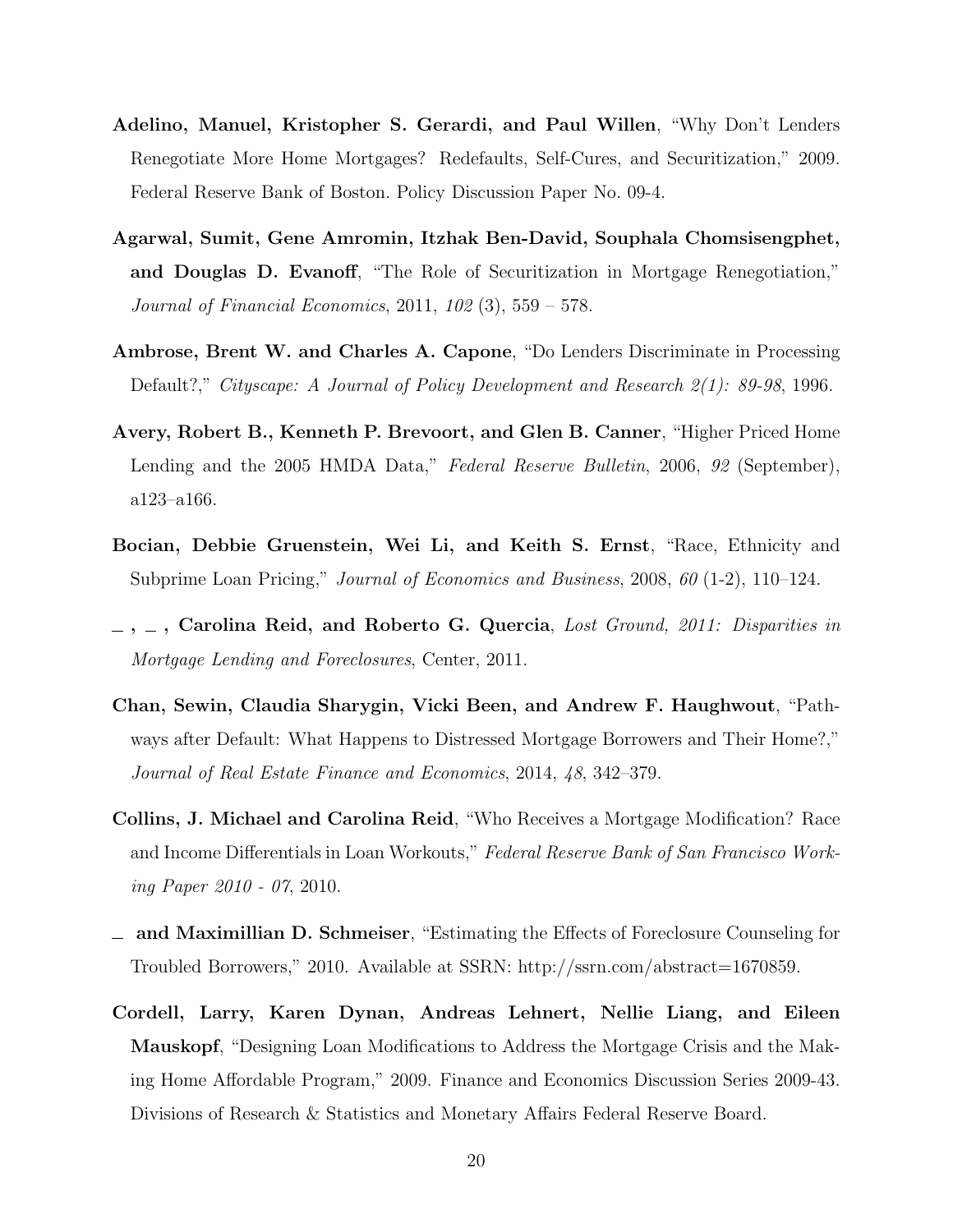- <span id="page-19-2"></span> $\lambda_1$ ,  $\lambda_2$ ,  $\lambda_3$ ,  $\lambda_4$ ,  $\lambda_5$  and  $\lambda_7$ . The Incentives of Mortgage Services and Designing Loan Modifications to Address the Mortgage Crisis Lessons from the Financial Crisis: Causes, Consequences, and Our Economic Future, New Jersey: John Wiley & Sons, Inc., 2010.
- <span id="page-19-5"></span>Cutts, Amy C. and William Merrill, Interventions in Mortgage Defaults: Problems and Practices to Prevent Home Loss and Lower Costs Borrowing to live: Consumer and mortgage credit revisited., Washington, DC: Brookings Institution Press., 2008.
- <span id="page-19-8"></span>Ding, Lei, Roberto G. Quercia, and Janneke Ratcliffe, "Post-Purchase Counseling and Default Resolutions among Low- and Moderate- Income Borrowers," Journal of Real Estate Research, 2008, 30 (3), 315–344.
- <span id="page-19-3"></span>Eggert, Kurt, "Comment on Michael A. Stegman et al.'s "Preventive Servicing Is Good Business and Affordable Homeownership Policy": What Prevents Loan Modifications?," Housing Policy Debate, 2007, 18 (2), 279–297.
- <span id="page-19-1"></span>GAO, "Troubled Asset Relief Program: More Efforts Needed on Fair Lending Controls and Access for Non-English Speakers in Housing Programs," United States Government Accountability Office GAO-14-117, 2014.
- <span id="page-19-4"></span>Gelpern, Anna and Adam J. Levitin, "Rewriting Frankenstein Contracts: The Workout Prohibition in Residential Mortgage-Backed Securities," Southern California Law Review, 2009, 82, 1077–1152.
- <span id="page-19-6"></span>Haughwout, Andrew, Ebiere Okah, and Joseph Tracy, "Second Changes: Subprime Mortgage Modification and Re-Default," 2010. Staff Report No. 417. Federal Reserve Bank of New York.
- <span id="page-19-0"></span>Levitin, Adam J. and Tara Twomey, "Mortgage Servicing," Georgetown Public Law and Legal Theory Research Paper No. 11-09, 2011.
- <span id="page-19-7"></span>Mayer, Neil and Matt Piven, "Experience of People of Color, Women and Low-Income Homeowners in the Home Affordable Modification Program," The Urban Institute, 2012.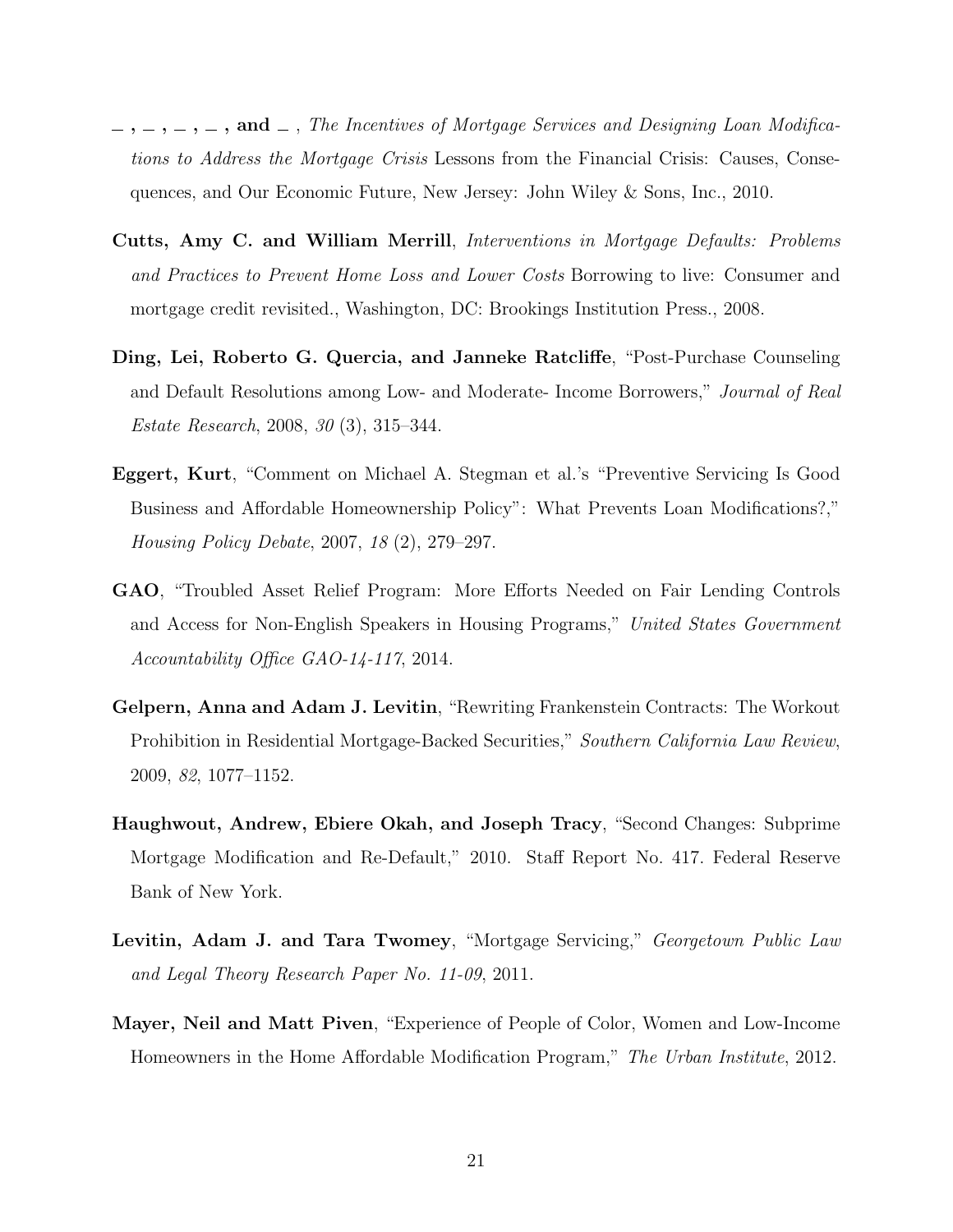- <span id="page-20-8"></span>, Peter A. Tatian, Ken. Temkin, and Charles . A. Calhoun, "National Foreclosure Mitigation Counseling Program Evaluation: Preliminary Analysis of Program Effects," 2009. Washington, DC: The Urban Institute.
- <span id="page-20-7"></span>Nichols, Joseph, Anthony Pennington-Cross, and Anthony Yezer, "Borrower Self-Selection, Underwriting Costs, and Subprime Mortgage Credit Supply," The Journal of Real Estate Finance and Economics, 2004, 30 (2), 197–219.
- <span id="page-20-4"></span>Office of the Comptroller of the Currency, "OCC and OTS Mortgage Metrics Report: Disclosure of National Bank and Federal Thrift Mortgage Loan Data, Third Quarter 2008," 2008.
- <span id="page-20-2"></span>, "OCC Mortgage Metrics Report for the Fourth Quarter 2013," Technical Report, Office of the Comptroller of the Currency 2014.
- <span id="page-20-3"></span>Pikorski, Tomasz, Amit Seru, and Vikrant Vig, "Securitization and Distressed Loan Renegotiation: Evidence from the Subprime Mortgage Crisis," 2009. Research Paper No. 09-02. Booth School of Business.
- <span id="page-20-5"></span>Quercia, Roberto G. and Lei Ding, "Loan Modifications and Redefault Risk: An Examination of Short-Term Impacts," Cityspace: A Journal of Policy Development and Research, 2009, 11 (3), 171–193.
- <span id="page-20-1"></span>US Department of the Treasury, "Making Home Affordable: Program Performance Report through January 2014," Technical Report, US Department of the Treasury 2014.
- <span id="page-20-6"></span>Voicu, Ioan, Vicki Been, Mary Weselcouch, and Andrew John Tschirart, "Performance of HAMP Versus Non-HAMP Loan Modifications - Evidence from New York City," New York University Law and Economics Working Paper, 2012, (1-1-2012).
- <span id="page-20-0"></span>Weselcouch, Ioan Voicu Vicki Been Mary and Scott Murff, "Determinants of the incidence of U.S. Mortgage Loan Modifications," Journal of Banking and Finance, 2013, 37, 3951–3973.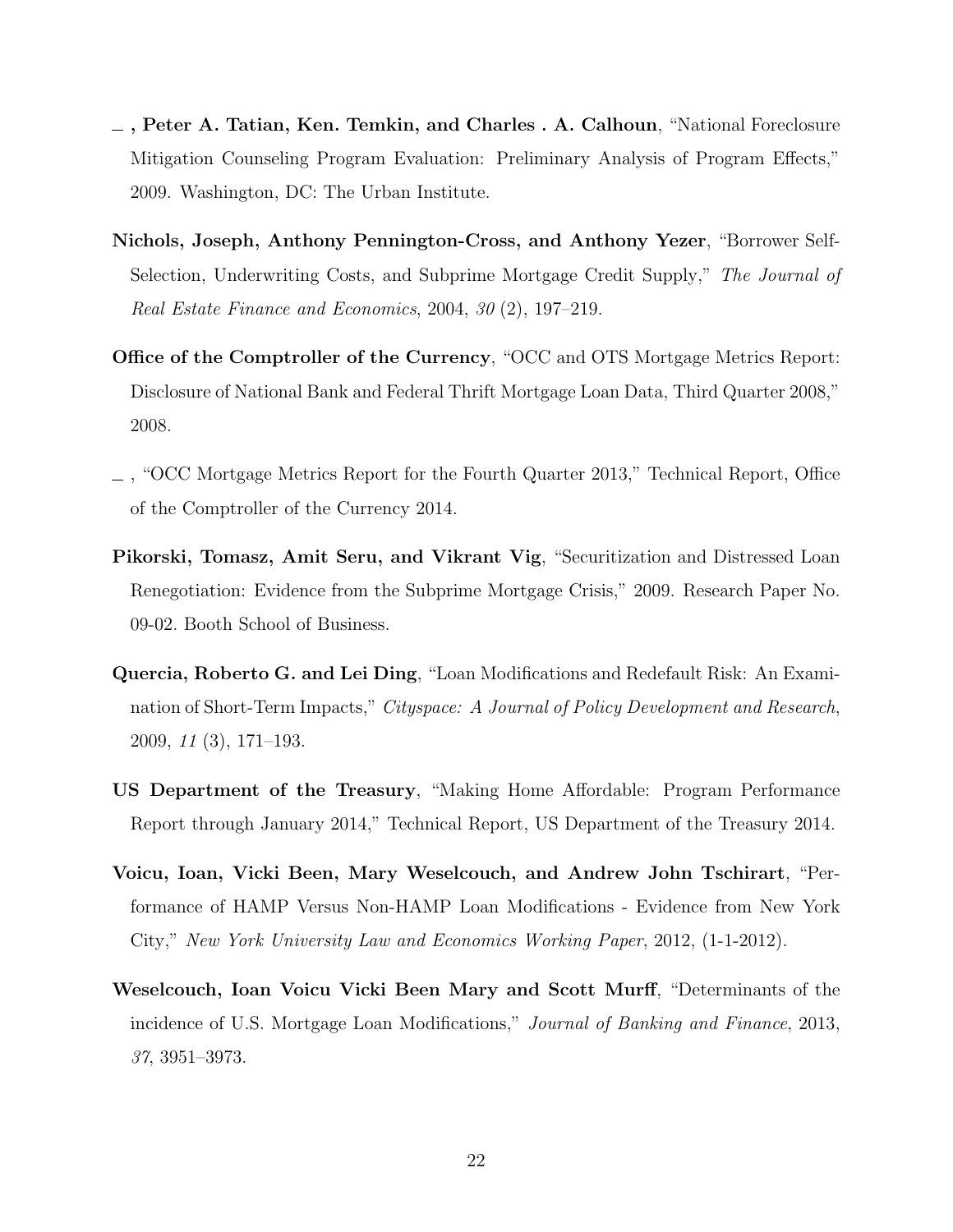- <span id="page-21-0"></span>White, Alan M., "Deleveraging the American Homeowner: The Failure of 2008 Voluntary Mortgage Contract Modifications," Connecticut Law Review, 2009, 41.
- <span id="page-21-1"></span> $\_$ , "Rewriting Contracts, Wholesale: Data on Voluntary Mortgage Modifications from 2007 and 2008 Remittance Reports," Fordham Urban Law Journal, 2009, 36 (509-).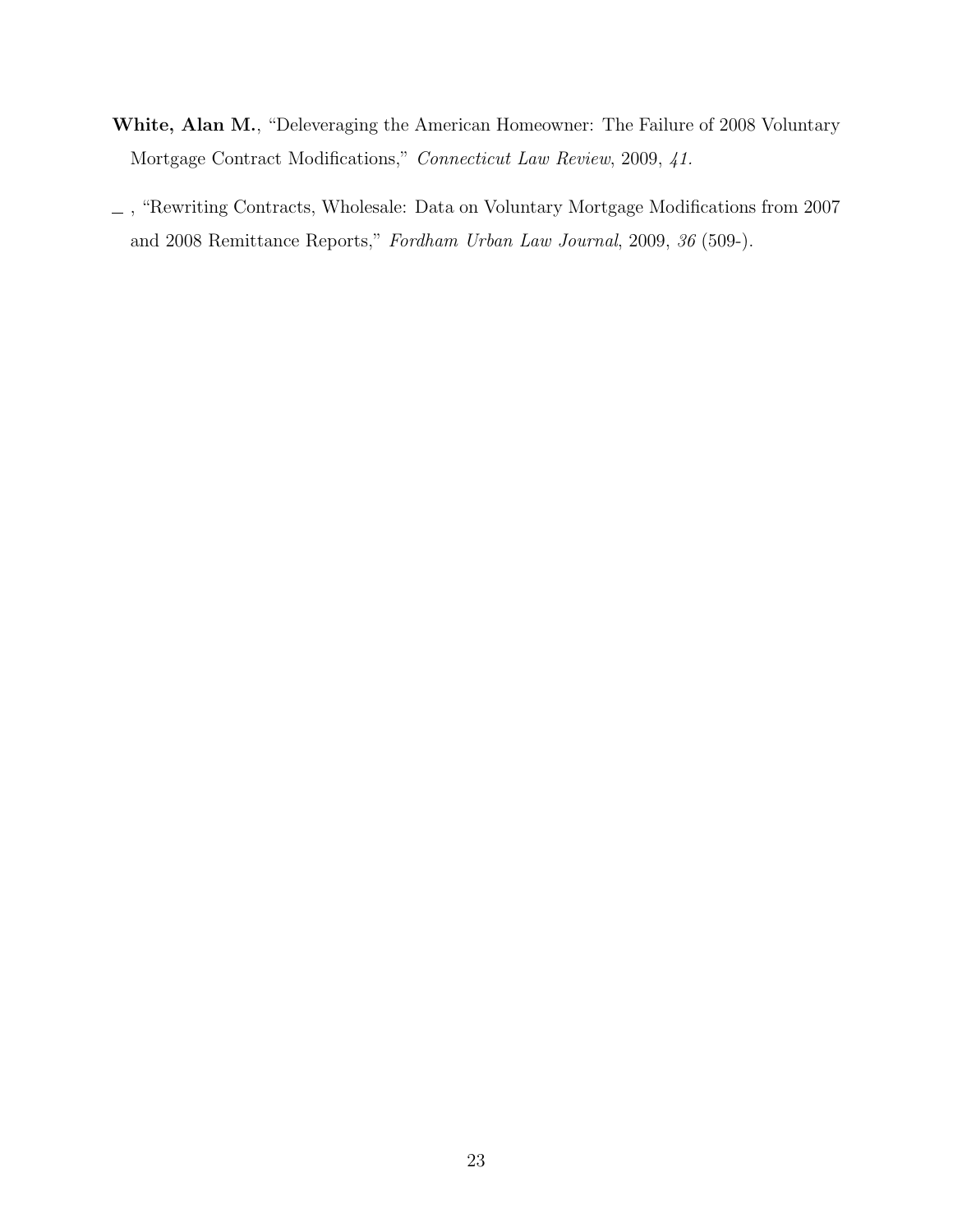<span id="page-22-0"></span>

| Borrower Characteristics |         | Loan Characteristics         |               |
|--------------------------|---------|------------------------------|---------------|
| Black                    | 0.20    | ARM                          | 0.79          |
|                          | (0.37)  |                              | (0.41)        |
| Hispanic                 | 0.24    | Current Balance              | 236, 157. 14  |
|                          | (0.40)  |                              | (147, 564.99) |
| Asian                    | 0.04    | <b>HAMP</b> Eligible         | 0.21          |
|                          | (0.18)  |                              | (0.41)        |
| White                    | 0.51    | Combined Loan-to-Value Ratio | 83.02         |
|                          | (0.50)  |                              | (12.07)       |
| Male Borrower/Co         | 0.62    | Interest Rate                | 7.60          |
|                          | (0.49)  |                              | (1.19)        |
| <b>FICO</b>              | 620.62  | <b>HPI</b>                   | 304,030.01    |
|                          | (65.62) |                              | (167, 255.24) |
| Applicant Income         | 82.85   |                              |               |
|                          | (76.18) |                              |               |
| Observations= $15,072$   |         |                              |               |

# Table 1: Descriptive Information

Source: Corporate Trust Services (CTS) Dec. 2006-Dec. 2012. Means reported for period 1 (Dec 2006), standard deviations in parentheses. All loans are modified in the sample. Black, Hispanic, Asian, White, Male are based on HMDA data. FICO is credit score at the time of application and Income is applicants' income at time of application. ARM =1 for adjustable rate mortgages, HAMP Eligible is based on the HAMP rules for interest rates and current balances, at final period, Dec. 2012. HPI is the monthly zip code-level housing price index from Zillow.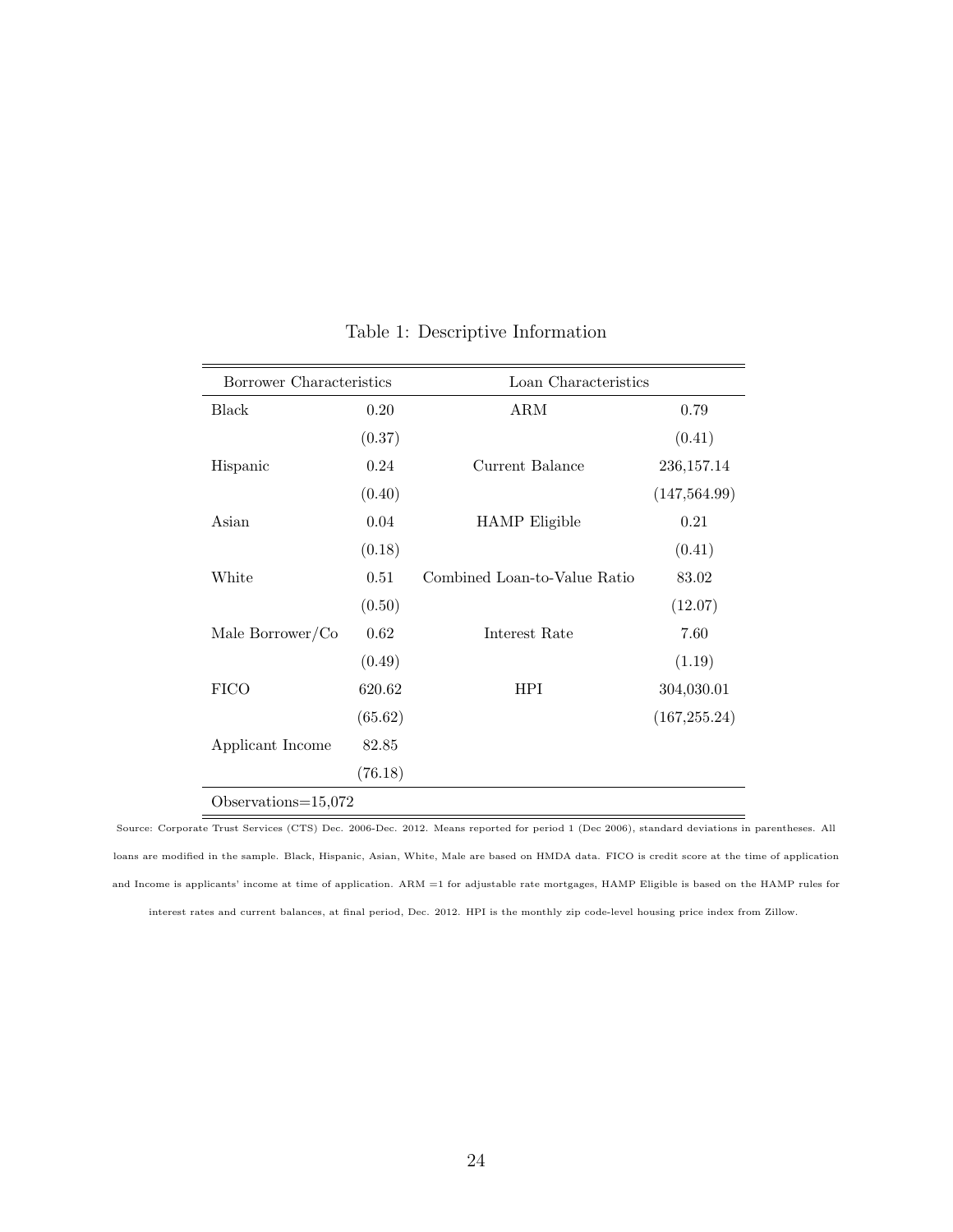<span id="page-23-0"></span>

|                                     | White   | Black   | Asian   | Hispanic | Other   | Total   |
|-------------------------------------|---------|---------|---------|----------|---------|---------|
| <b>Upon Modification</b>            |         |         |         |          |         |         |
| Pre-Mod Rate                        | 7.72    | 7.82    | 6.24    | 7.25     | 7.79    | 7.56    |
|                                     | (1.39)  | (1.38)  | (1.23)  | (1.15)   | (0.66)  | (1.35)  |
| Rate Change                         | $-2.52$ | $-2.70$ | $-2.68$ | $-2.78$  | $-2.71$ | $-2.63$ |
|                                     | (1.92)  | (2.00)  | (1.84)  | (1.89)   | (1.90)  | (1.93)  |
| Percent Balance Change              | 0.03    | 0.03    | 0.02    | 0.02     | 0.01    | 0.03    |
|                                     | (0.16)  | (0.16)  | (0.16)  | (0.16)   | (0.16)  | (0.16)  |
| Forgave Principal                   | 0.05    | 0.06    | 0.06    | 0.08     | 0.08    | 0.06    |
|                                     | (0.22)  | (0.24)  | (0.24)  | (0.27)   | (0.27)  | (0.24)  |
| Forgave Interest                    | 0.73    | 0.73    | 0.77    | 0.78     | 0.76    | 0.74    |
|                                     | (0.45)  | (0.44)  | (0.42)  | (0.41)   | (0.43)  | (0.44)  |
| Percent Balance Change              | $-0.09$ | $-0.11$ | $-0.20$ | $-0.13$  | $-0.10$ | $-0.11$ |
| (if Principal Forgiven)             | (0.17)  | (0.19)  | (0.25)  | (0.19)   | (0.16)  | (0.18)  |
| Percent Balance Change              | 0.03    | 0.04    | 0.03    | 0.03     | 0.02    | 0.04    |
| (if Principal Not Forgiven)         | (0.15)  | (0.15)  | (0.14)  | (0.15)   | (0.16)  | (0.15)  |
| Within 6 Months After Modification  |         |         |         |          |         |         |
| At least 30 days behind             | 0.26    | 0.27    | 0.27    | 0.28     | 0.29    | 0.27    |
|                                     | (0.44)  | (0.44)  | (0.44)  | (0.45)   | (0.45)  | (0.44)  |
| At least 60 days behind             | 0.18    | 0.18    | 0.20    | 0.20     | 0.21    | 0.19    |
|                                     | (0.38)  | (0.39)  | (0.40)  | (0.40)   | (0.41)  | (0.39)  |
| At least 90 days behind             | 0.12    | 0.12    | 0.16    | 0.15     | 0.17    | 0.13    |
|                                     | (0.33)  | (0.33)  | (0.37)  | (0.36)   | (0.38)  | (0.34)  |
| Decision for Foreclosure            | 0.07    | 0.07    | 0.09    | 0.09     | 0.09    | 0.08    |
|                                     | (0.26)  | (0.26)  | (0.29)  | (0.29)   | (0.28)  | (0.27)  |
| Within 12 Months After Modification |         |         |         |          |         |         |
| At least 30 days behind             | 0.39    | 0.42    | 0.35    | 0.41     | 0.41    | 0.40    |
|                                     | (0.49)  | (0.49)  | (0.48)  | (0.49)   | (0.49)  | (0.49)  |
| At least 60 days behind             | 0.31    | 0.34    | 0.28    | 0.34     | 0.38    | 0.32    |
|                                     | (0.46)  | (0.47)  | (0.45)  | (0.48)   | (0.49)  | (0.47)  |
| At least 90 days behind             | 0.26    | 0.29    | 0.25    | 0.30     | 0.34    | 0.27    |
|                                     | (0.44)  | (0.45)  | (0.43)  | (0.46)   | (0.47)  | (0.45)  |
| Decision for Foreclosure            | 0.12    | 0.13    | 0.12    | 0.15     | 0.15    | 0.13    |
|                                     | (0.33)  | (0.34)  | (0.33)  | (0.36)   | (0.36)  | (0.34)  |
| Observations                        | 6,291   | 2,449   | 481     | 2,931    | 189     | 12,341  |

Table 2: Summary Statistics: Loan Performance

Source: Corporate Trust Services (CTS) Dec. 2006-Dec. 2012. Means reported, standard deviations in parentheses. Forgave interest and forgave principal are dummy variables regarding the type of modification. Rate change and balance change reflect the changes pre and post modification, where balance change is recorded in percentage terms.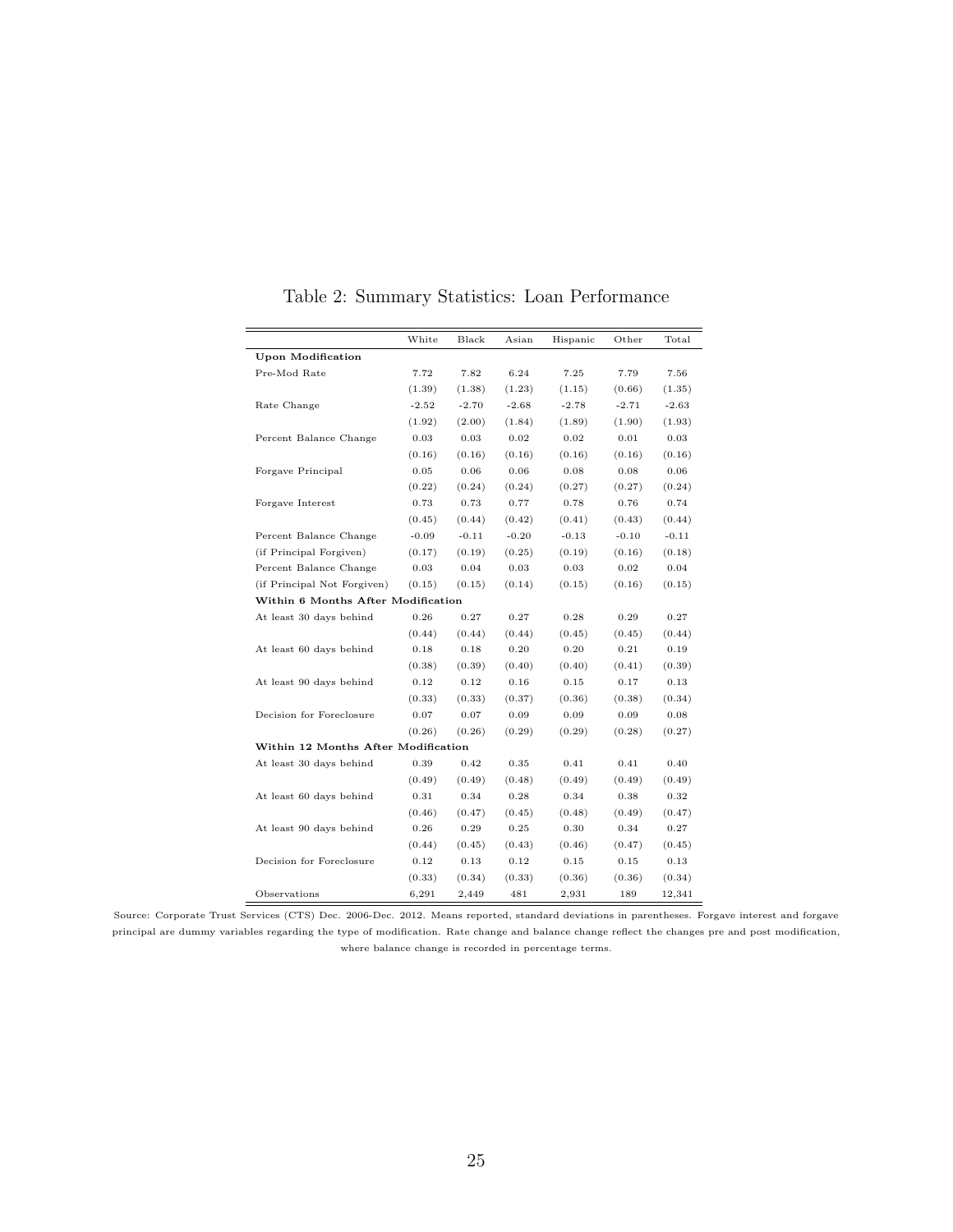<span id="page-24-0"></span>

|                               | (1)              | (2)                    | (3)         | (4)                   |
|-------------------------------|------------------|------------------------|-------------|-----------------------|
|                               | Forgave Interest | Forgave Principal      | Rate Change | <b>Balance Change</b> |
| <b>Black</b>                  | 0.014            | $-0.002$               | $-0.093$    | 0.003                 |
|                               | (0.011)          | (0.007)                | (0.051)     | (0.004)               |
| Hispanic                      | 0.018            | $0.017**$              | $-0.189***$ | $-0.000$              |
|                               | (0.010)          | (0.006)                | (0.045)     | (0.004)               |
| Asian                         | $0.013\,$        | $0.014\,$              | $-0.158$    | 0.004                 |
|                               | (0.020)          | (0.013)                | (0.092)     | (0.008)               |
| $\mathbf{ARM}$                | $0.037***$       | $0.026^{\ast\ast\ast}$ | $-0.485***$ | $-0.008*$             |
|                               | (0.009)          | (0.005)                | (0.042)     | (0.004)               |
| ln(income)                    | $-0.005$         | $0.014**$              | $-0.027$    | 0.003                 |
|                               | (0.008)          | (0.005)                | (0.038)     | (0.003)               |
| <b>HAMP</b> Eligible          | $0.297***$       | $0.066***$             | $-1.262***$ | $-0.005$              |
|                               | (0.009)          | (0.007)                | (0.046)     | (0.005)               |
| $ln(HPI_t) - ln(HPI_0)$       | 0.010            | $-0.034***$            | $0.304***$  | $-0.002$              |
|                               | (0.010)          | (0.006)                | (0.045)     | (0.004)               |
| $> 60$ Days Behind Before Mod | $0.035^{***}\,$  | $-0.014*$              | $-0.021$    | $-0.031***$           |
|                               | (0.010)          | (0.005)                | (0.042)     | (0.004)               |
| Observations                  | 11,989           | 11,989                 | 11,377      | 11,436                |

Table 3: What do modifications look like?

Notes: Source: Corporate Trust Services (CTS) 2006 - December, 2012. Model: Linear Probability (1)-(2) and OLS (3)-(4) all conditional on modification;  $*$   $p < 0.05$ ,  $**$   $p < 0.01$ ,  $***$   $p < 0.001$  Forgave interest and forgave principal are dummy variables regarding the type of modification. Rate change and balance change reflect the change in interest rate and current balance before and after modification, where balance change is recorded in percentage terms. Black, Hispanic, and Asian are based on HMDA data, white is the excluded group. ARM is a dummy for an adjustable rate mortgage, ln(income) is at the time of application, HAMP Eligible is based on the HAMP rules for interest rates and current balances,  $ln(HPI_t) - ln(HPI_0)$  marks the difference in house prices between origin and the time of modification, > 60 marks the delinquency status the month prior to modification. Model also controls for FICO and CLTV quartiles, a no documentation dummy, a prepayment penalty dummy, and state-level fixed effects.